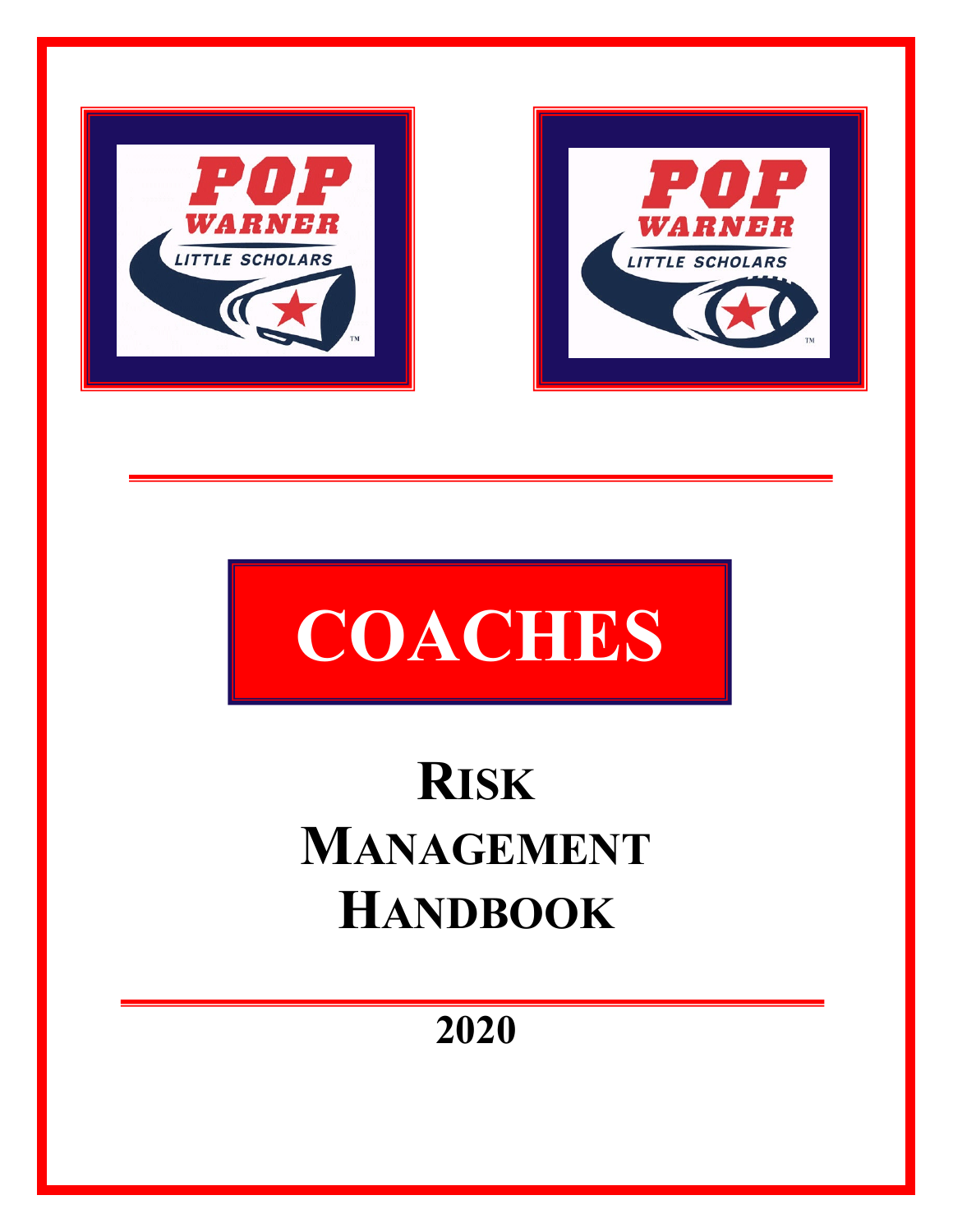#### NOTICE AND DISCLAIMER

The ideas contained in this manual reflect only the opinion of the authors/contributors and are not comprehensive or all inclusive. The authors/contributors do not claim that they have identified, nor can they identify, every possible exposure. The authors/contributors cannot require compliance with the suggestions contained herein and make no warranties, express or implied, that their evaluation or any suggestions they make in connection therewith, can or will forecast or prevent losses or damages of any kind. This manual does not provide, nor should it be deemed to provide, legal advice.

# **TABLE OF CONTENTS**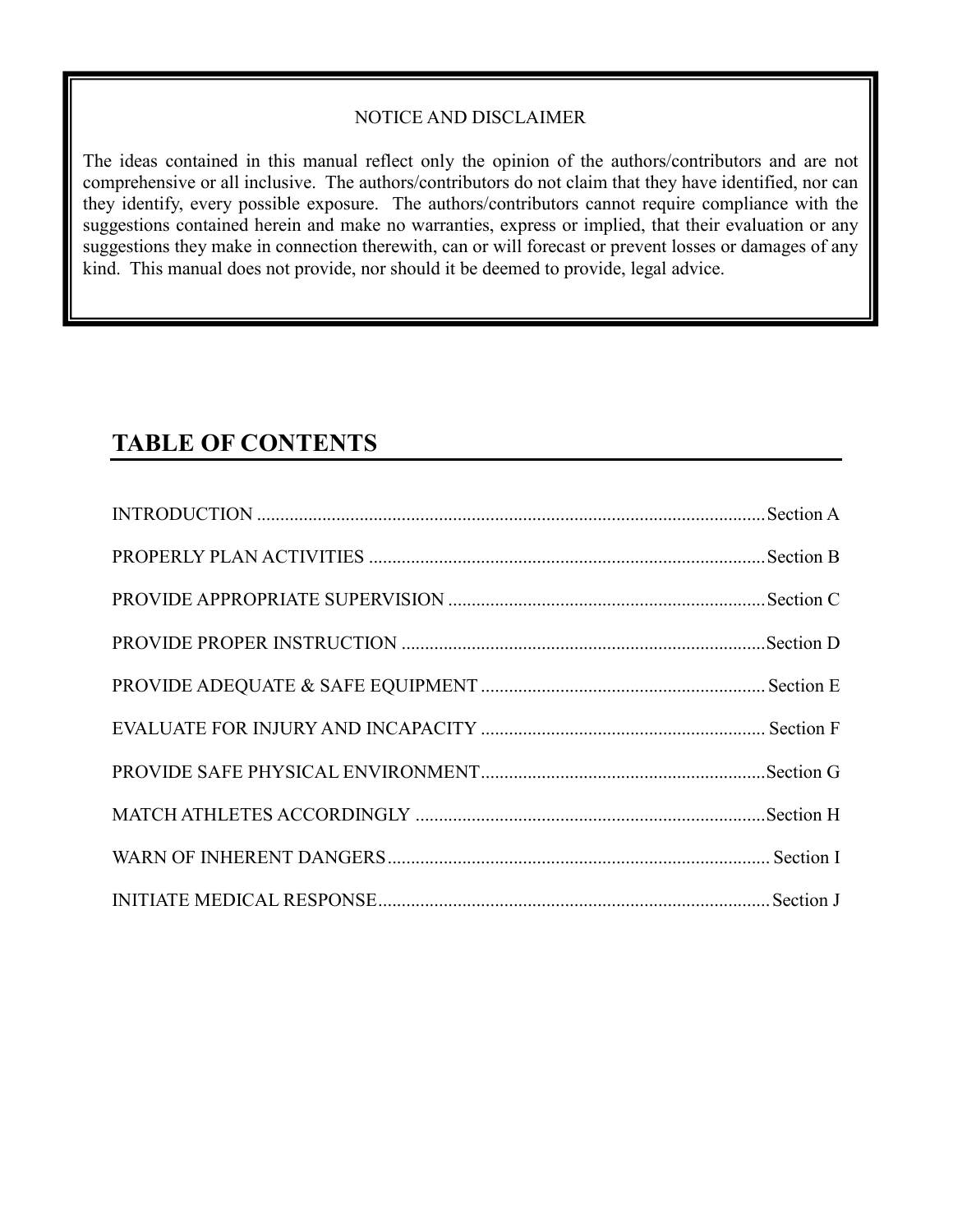#### **SECTION A**

#### **INTRODUCTION**

Welcome to the Pop Warner Coaches Risk Management Handbook! Whether you are a new coach or a veteran, this handbook will provide valuable information and ideas on how you can manage your coaching program and team to minimize risk of injury to athletes and risk of liability to yourself. Coaching a Pop Warner team or squad offers great opportunities to be a positive influence in a child's life, teach meaningful lessons through sports, and have fun! At the same time, coaching comes with significant responsibility. When parents drop their children off for practice or come to a game, there is an expectation that their children will return home in the same condition, or better. The great thing is that, although we all know that there are inherent risks in sports and kids may get hurt, we all share the same goal of protecting the well being of the athletes who participate in Pop Warner.

This handbook provides materials and information that you can easily and directly incorporate into your coaching program to increase success and safety. We have provided checklists, instructions, and sources where you can find more information on relevant topics. The handbook is organized to highlight your responsibilities as a coach in managing the risks that are associated with sports and working with young people. These responsibilities are as follows.

- Responsibility 1 Properly Plan Activities Responsibility 2 - Provide Appropriate Supervision Responsibility 3 - Provide Proper Instruction Responsibility 4 - Provide Adequate and Proper Equipment Responsibility 5 - Evaluate for Injury and Incapacity Responsibility 6 - Provide a Safe Physical Environment
- Responsibility 7 Match Athletes Accordingly
- Responsibility 8 Warn of Inherent Dangers
- Responsibility 9 Initiate Medical Response

Please review, understand, and carry out these responsibilities; it is in everyone's best interests, including your own. Have a great season!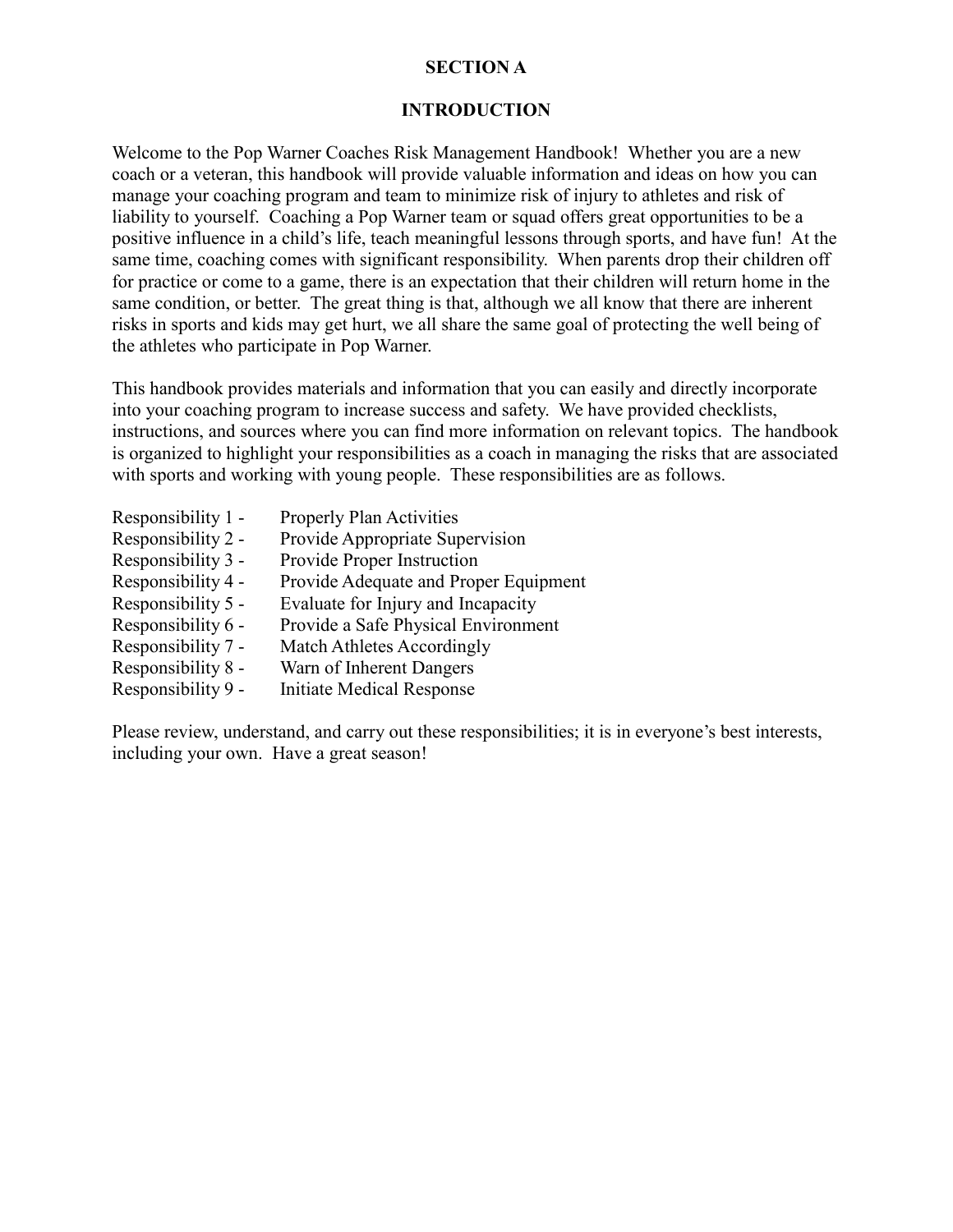#### **SECTION B**

#### **PROPERLY PLAN ACTIVITIES**

In order to comply with Pop Warner rules and to provide a safe environment for the athletes, it is essential to plan activities for practice in advance and to document the time spent and the techniques taught. Appropriate documentation ensures that the proper procedures are followed and also aids in your defense in the event of alleged negligence. Advanced planning will result in a more organized and effective practice that will also decrease accidents.

It is important to incorporate the following items into practices and competitions to ensure that athletes avoid injury and reach their athletic potential for the demands of the activity:

#### **WARM–UP & COOL DOWN**

Beginning a practice or competition without warming up greatly increases the chance of injury. A proper warm-up helps athletes train and compete without being injured by:

- Increasing body temperature.
- Increasing respiration (oxygen availability).
- Increasing heart rate.
- Reducing the risk of muscle and tendon sprains by stretching tight muscles.
- Reducing the risk of ligament sprains.

Guidelines for Warm-Up:

- 1. Inform athletes of the importance of properly warming up.
- 2. Instruct athletes in the warm-up activities to perform before training and competing.
	- First, appropriate calisthenics (for strength) to raise body temperature.
	- Second, appropriate stretching exercises (for flexibility).
	- Third, partial- and full-motion activities for each athlete's particular position or event, at varying speeds, distances, or intensities.
- 3. Direct warm-up activities of athletes to ensure a slow increase in the intensity of motion, particularly the motion actually used in the sport.
- 4. Ensure that warm-up activities are tailored to each athlete's conditioning and position or event.
- 5. Ensure that athletes warm-up for 10 minutes or longer.
- 6. Monitor warm-up activities to make sure they do not cause fatigue.

Blood and muscle lactic acid levels drop faster during active cool-down than during rest. Abruptly stopping intense physical activity can result in muscle cramps, soreness, and stiffness and may increase the potential for fainting or dizziness caused by blood pooling.

Guidelines for Cool-Down –

- 1. Inform athletes of the importance of properly cooling down the body after exercise.
- 2. Instruct athletes in the cool-down activities to perform after training and competing:
	- First, partial- and full-motion activities for each athlete's particular position/event, at reduced speeds, distances, or intensities.
	- Second, light calisthenics
	- Third, stretching exercises
- 3. Direct cool-down activities to ensure a gradual reduction of the intensity of the activity.
- 4. Ensure that athletes perform the cool-down activity for at least 10 minutes.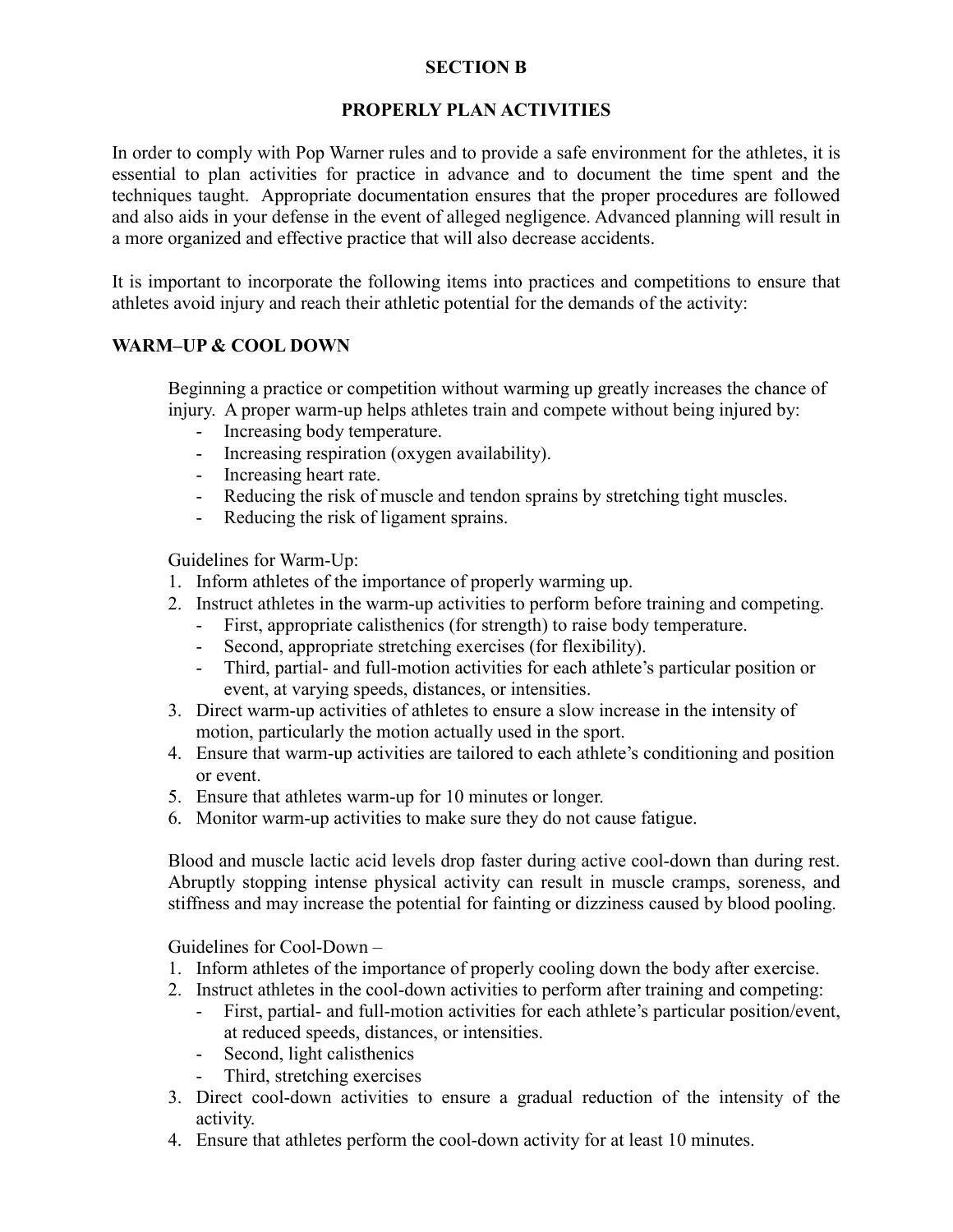Training methods and type, frequency, duration, and intensity of practices should vary among athletes, depending on the athlete's age, experience, physical conditioning, mental state, and training goals. The purpose of training is to prepare for competition. Training is not to be used as a disciplinary activity, unsupervised play, or competition itself.

Guidelines for Training –

- 1. Recommend that training begin before the season starts so athletes are in good condition for the first day of practice. Injuries are more likely when poorly conditioned athletes over-train early in the season.
- 2. Pay attention to ensure that training balances fitness and skill development in all training sessions.
- 3. Ensure that training intensity increases gradually. Trying to increase too rapidly often leads to injury.
- 4. Teach athletes to be aware of their training levels.
- 5. Note athletes' changes in skill levels and techniques.
- 6. In warmer and more humid climates, modify training to prevent heat-related emergencies.
- 7. Coaches should insure sufficient water breaks and encourage the athletes to drink water.
- 8. If supplied by the team/squad or by the practice facility, the water should be healthful and potable.
- 9. Water delivery systems should be designed to prevent the spread of any infection and/or contagious disease.

Coaches should always start practices by inquiring whether anyone is hurt or is not feeling well before starting warm-up and respond accordingly. When appropriate, the following is an example of an effective way to conduct a practice. Practices should include:

- **Practicing previously taught skills**
- $\blacksquare$  Teaching and practicing new skills
- **Practicing under competitive conditions**
- Discussing things that need improvement, which were successful or which need to be eliminated.

# **SECTION C**

#### **PROVIDE APPROPRIATE SUPERVISION**

Coaches are responsible for providing appropriate supervision to prevent unnecessary risk of injury. There are two types of supervision.

- **General -** General supervision is the oversight of all areas and events taking place during the session, whether training or competition.
- **Specific -** Specific supervision is the oversight of specific elements or skills being performed.

For the coach, balancing supervisory responsibilities is important for protecting the well-being of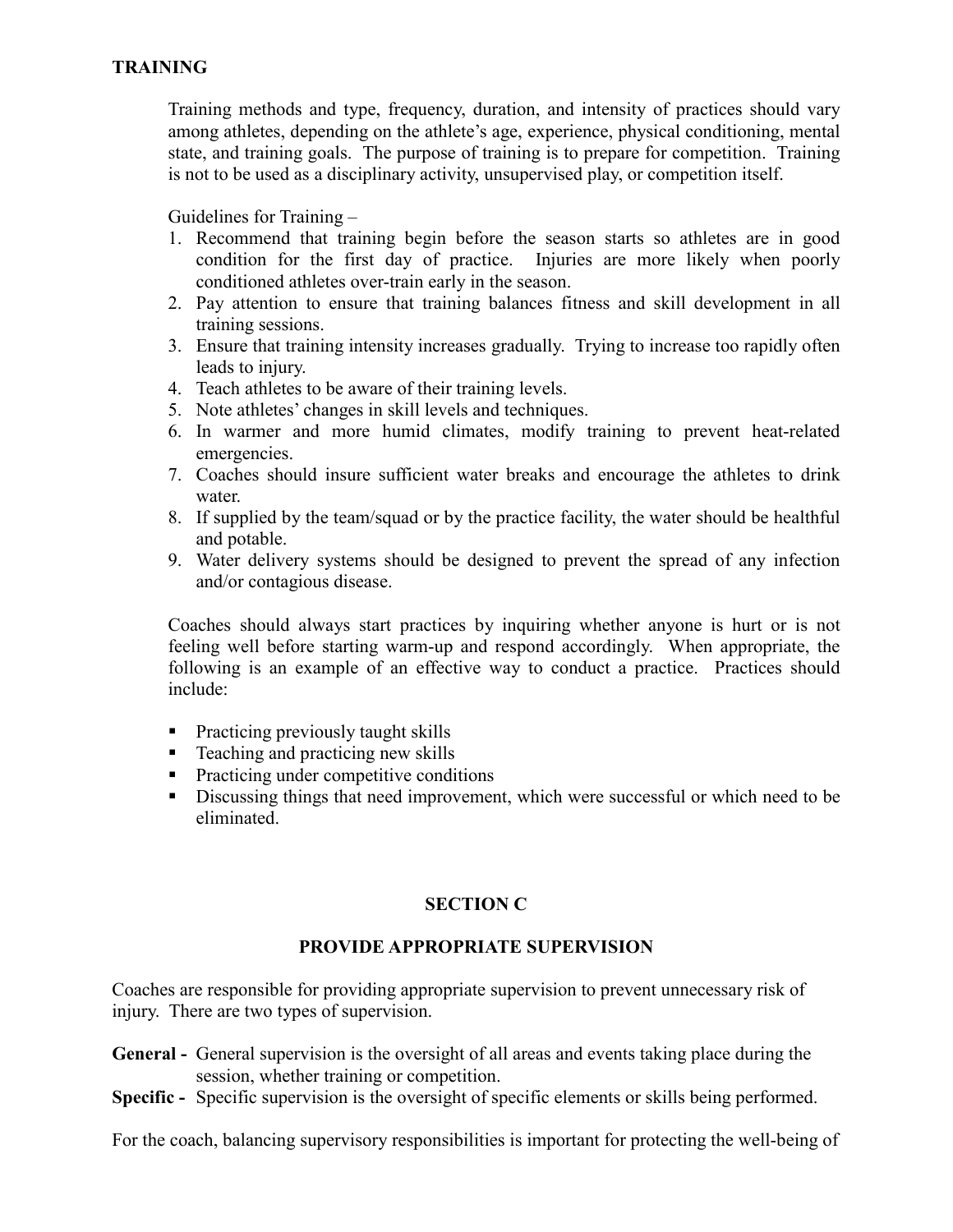athletes, since as the level of specific supervision increases while the level of general supervision often decreases. The coach must continue to be aware of the activities of all athletes present.

# **Guidelines for Appropriate Supervision**

A coach's supervisory responsibilities start when the first athlete arrives at the facility and do not end until the last athlete leaves. It is imperative that the coach implement a contingency supervision plan in the event that he/she needs to step away from the activity site, and is no longer in the position to observe, instruct, correct or supervise.

There should always be at least 2 coaches present. The head coach should direct to ensure all athletes have adult supervision while at practice and/or competition. **Coaches should avoid any situation where a single adult is alone with one or more minors.** 

- 1. Consider athletes' maturity, age, size, weight, conditioning, and skill when determining the degree of supervision required. Generally, the lower the age the greater the required ratio of supervisors to athletes.
- 2. Supervise athletes in all activities related to the sport including:
	- Dressing, assembling equipment, and otherwise preparing for training and competition
	- Warming up
	- Training and competing
	- Cooling down
	- Putting equipment away, showering, and otherwise concluding training and competition
	- Receiving treatment for injuries
	- Maintaining equipment
	- Traveling to and from training and competition, when appropriate
	- Staying overnight
	- Eating meals
- 3. Act quickly and decisively to correct conditions and actions that could lead to injury or damage.
- 4. Plan and direct activities.
- 5. Increase the level of specific supervision as the risk of injury increases.
- 6. Insist that athletes use appropriate training techniques.
- 7. Ensure that athletes use equipment in accordance with its intended use.
- 8. Make sure that athletes use facilities, fields, and courses as they are intended to be used.
- 9. Be alert to conditions that require additional supervision.
- 10. Be alert to changing conditions that could increase the risk of injury.
- 11. Increase the level of supervision when athletes are learning new techniques or equipment.
- 12. Develop and follow medical emergency response procedures.
- 13. Document and investigate accidents or injuries.
- 14. Check all facilities and equipment for noticeably dangerous conditions and/or defects and report your findings immediately to those responsible for maintaining.

#### **Responsibility**

It is the responsibility of the coaches to set the standard of behavior for the team/squad. Additionally, it is the Head Coach's responsibility to control the actions and attitudes of the athletes, coaching staff and parents.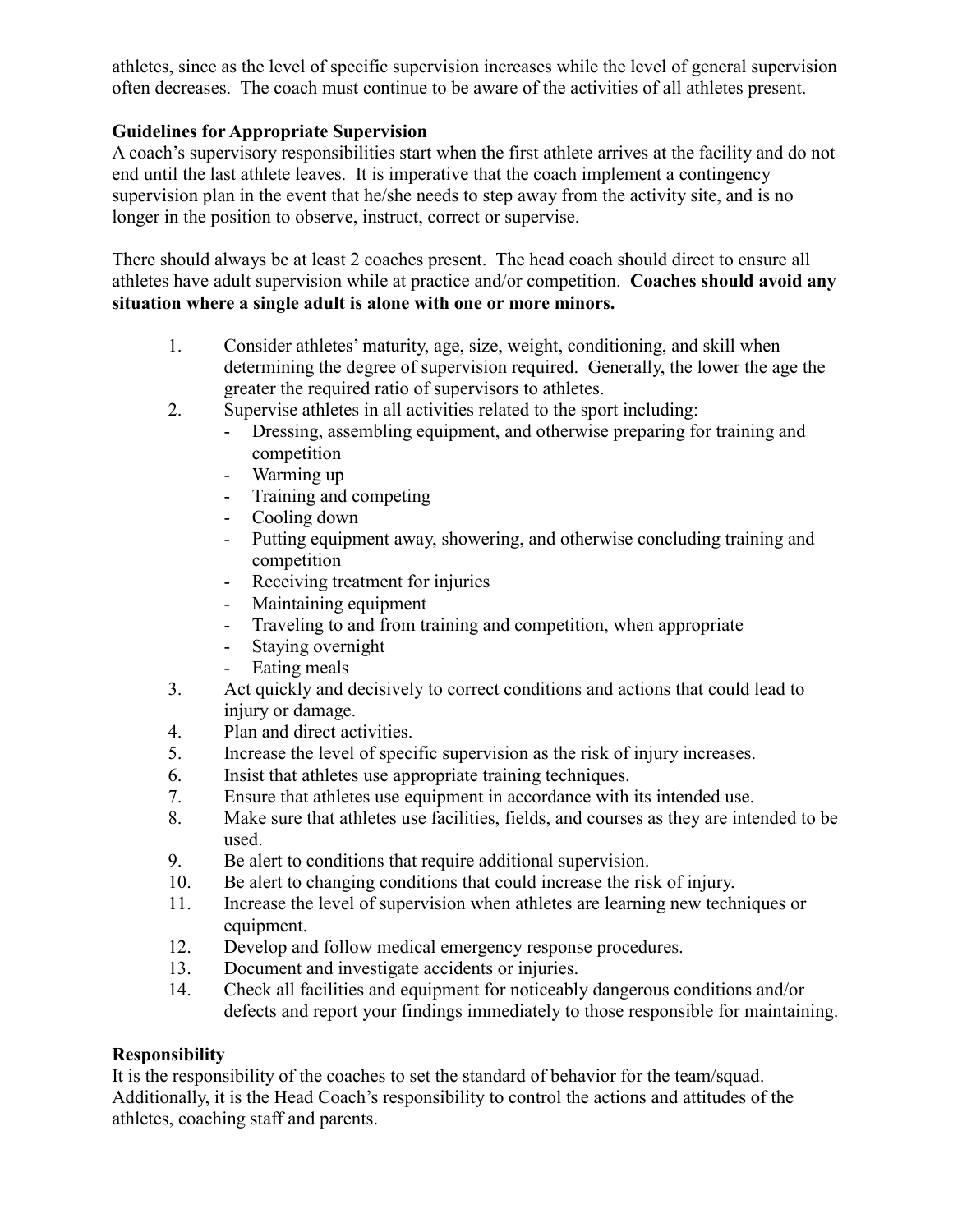#### **Respect**

Coaches must always show respect for athletes, Officials, parents and other coaches. All coaches deserve the same respect in return.

#### **Officials**

Coaches must respect the integrity, judgment and objectivity of the Officials. Coaches must always demonstrate appropriate, respectful behavior to Officials.

#### **Appropriate Behavior**

Please review the Coaches Code of Conduct in the Pop Warner National Rule Book. In addition, to confirm those guidelines, the following guiding principles should be upheld:

- 1. Abuse of any kind is not permitted in Pop Warner. Abuse may consist of physical, sexual, emotional or verbal abuse, and is not tolerated in Pop Warner coaches or administrators.
- 2. Physical and sexual abuse, which may include, but is not limited to, striking, hitting, kicking, biting, indecent or wanton gesturing, lewd remarks, indecent exposure, unwanted physical conduct, any form of sexual conduct or inappropriate touching, are expressly forbidden within our organization.

#### **Language**

Offensive and insulting language by coaches or administrators is prohibited. Coaches should model good, positive communication skills. Language that is demeaning and language that references gender, race, national origin, disability, sexual orientation or religion is forbidden.

#### **Discrimination**

Coaches and administrators must never discriminate in any manner, including:

- Race
- National origin
- Religion
- Ethnicity
- Gender
- Disability

#### **Emotional Conditions**

Coaches and administers should use discretion in providing constructive criticism and discipline to the young athletes in Pop Warner. Even well-meaning coaches may cause or aggravate emotional conditions at the developmentally tricky ages of their young athletes.

#### **Emotional Abuse**

Emotional and verbal abuse is prohibited. Such abuse may include, but is not limited to, the following:

- Insults
- Threats
- Mocking
- Demeaning gestures or behavior
- Making offensive statements regarding an athlete or parent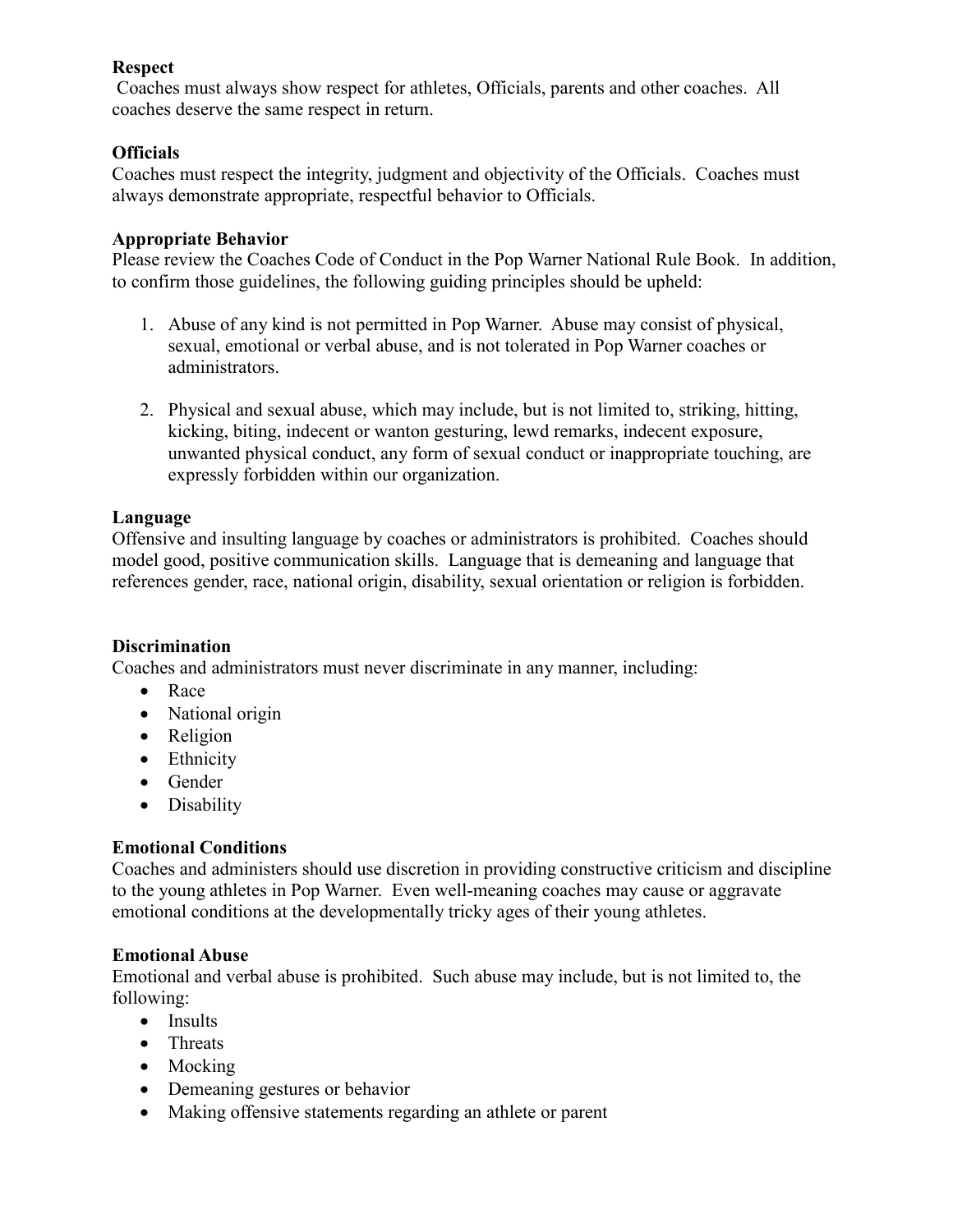#### **Dealing with Parents**

At the first meeting of the season, Coaches should make clear guidelines for acceptable interaction and communication. Coaches should never argue with a parent or exhibit any hostility. If a situation with a parent becomes difficult, the coach should document all communications by himself/herself and the parent(s) and copy their local Pop Warner Association or League.

# **Discipline**

Coaches should demand a sport environment that is free from:

- Hazing
- Fighting
- Smoking
- Alcohol
- Drugs
- Unsportsmanlike conduct
- Profane language or behavior
- Violent aggression

Coaches and administrators should be consistent in enforcing these policies. Discipline solutions should be established in advance with all coaches. By doing so, any liability concerns of "onthe-spot" discipline can be avoided.

# **Physical Contact**

Coaches must be aware that any physical contact may be misinterpreted. Physical contact should be limited to only that necessary and appropriate to teach a skill, treat an injury, or console or congratulate an athlete. In teaching a skill, minimal physical contact should take place, and none which places the coach in a position of power or intimidation.

Physical intimidation, corporal punishment and threats are inappropriate and forbidden.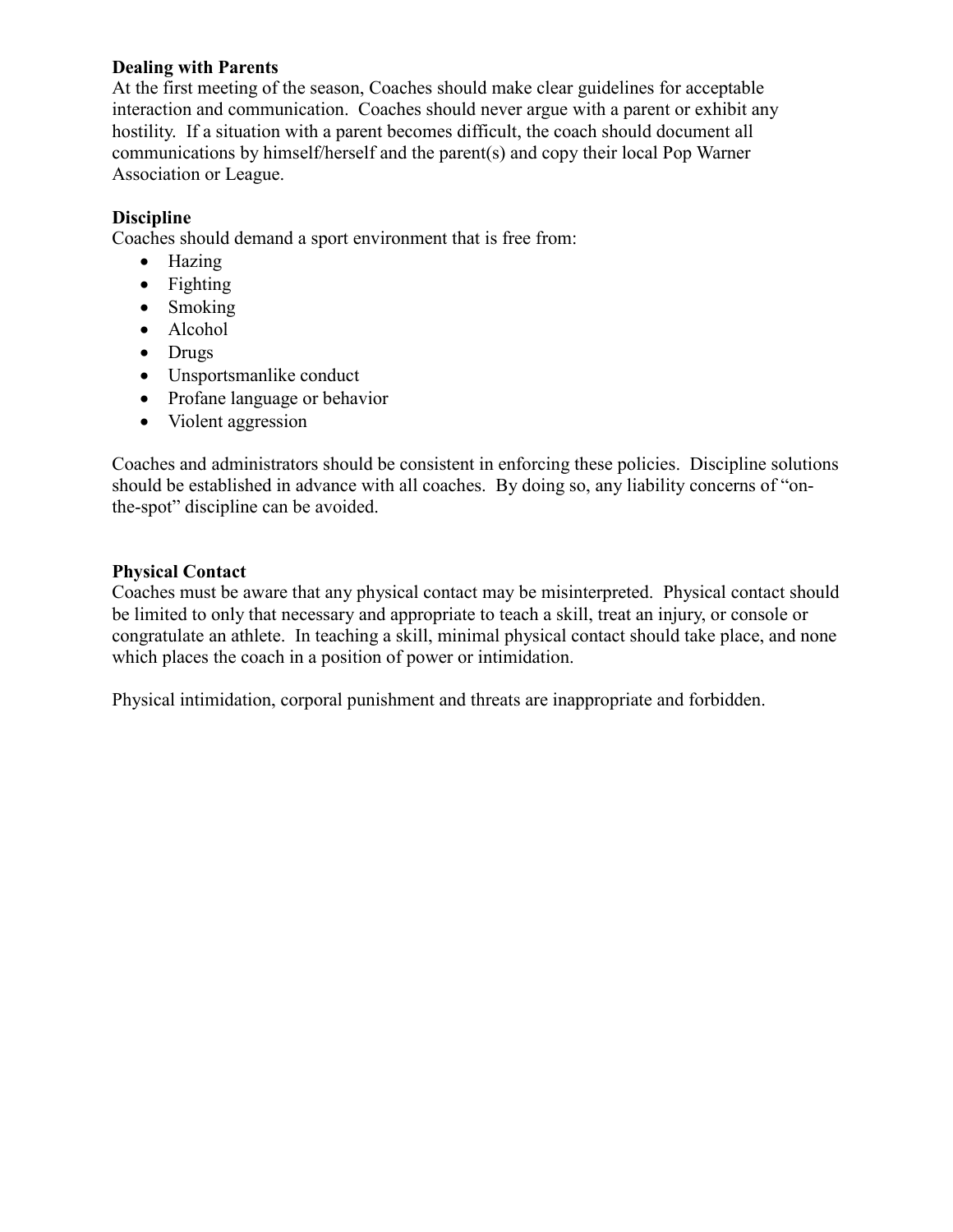# **SECTION D**

# **PROVIDE PROPER INSTRUCTION**

Sports coaches are responsible for instructing athletes on sport-specific techniques and skills, game rules, safety rules, and sportsmanship.

It is important that coaches comply with the following responsibilities when providing instructions to the athlete:

- Follow the accepted practices for teaching sport specific.
- Follow the drills and other methods that are considered standard for the sport.
- Maintain familiarity with trends in the sport.
- **Provide instructions that focus on the more hazardous areas of a particular sport and/or** techniques that are counter-intuitive such as certain blocking/tackling techniques and stunts.
- Be familiar with the venue surroundings and instruct athletes to do the same.
- **Maintain records of instruction and training.**

While it is important to understand the rules, skills, and strategies of the sport, it is equally important to know how to teach the rules, skills, and strategies. The following is a helpful guideline for successful coaching.

- 1. Introduce the skill to your athletes.
- 2. Demonstrate the skill.
- 3. Explain the skill.
- 4. Pay specific attention to athletes practicing the skill.

#### **Introduce the Skill**

Athletes, especially young and inexperienced ones, need to understand what skill they are learning and why it is important. Coaches should take the following steps into consideration when teaching a new skill:

- Ensure that you have the athlete's attention.
- Name the new skill.
- Explain the importance of the skill in detail

#### **Demonstrate the Skill**

The demonstration step is the most important part of teaching the skill to young athletes since they often have never done anything similar to it. They need to see how the skill is properly performed. If you are unable to perform the skill correctly, have an assistant coach or someone skilled perform the demonstration. Your demonstrations will be more effective if you:

- Use correct form.
- Demonstrate the skill several times.
- Slow down the skill, if possible, during one or two performances so athletes can see every movement involved.
- Demonstrate the skill from both the left and right sides, as well as from different angles.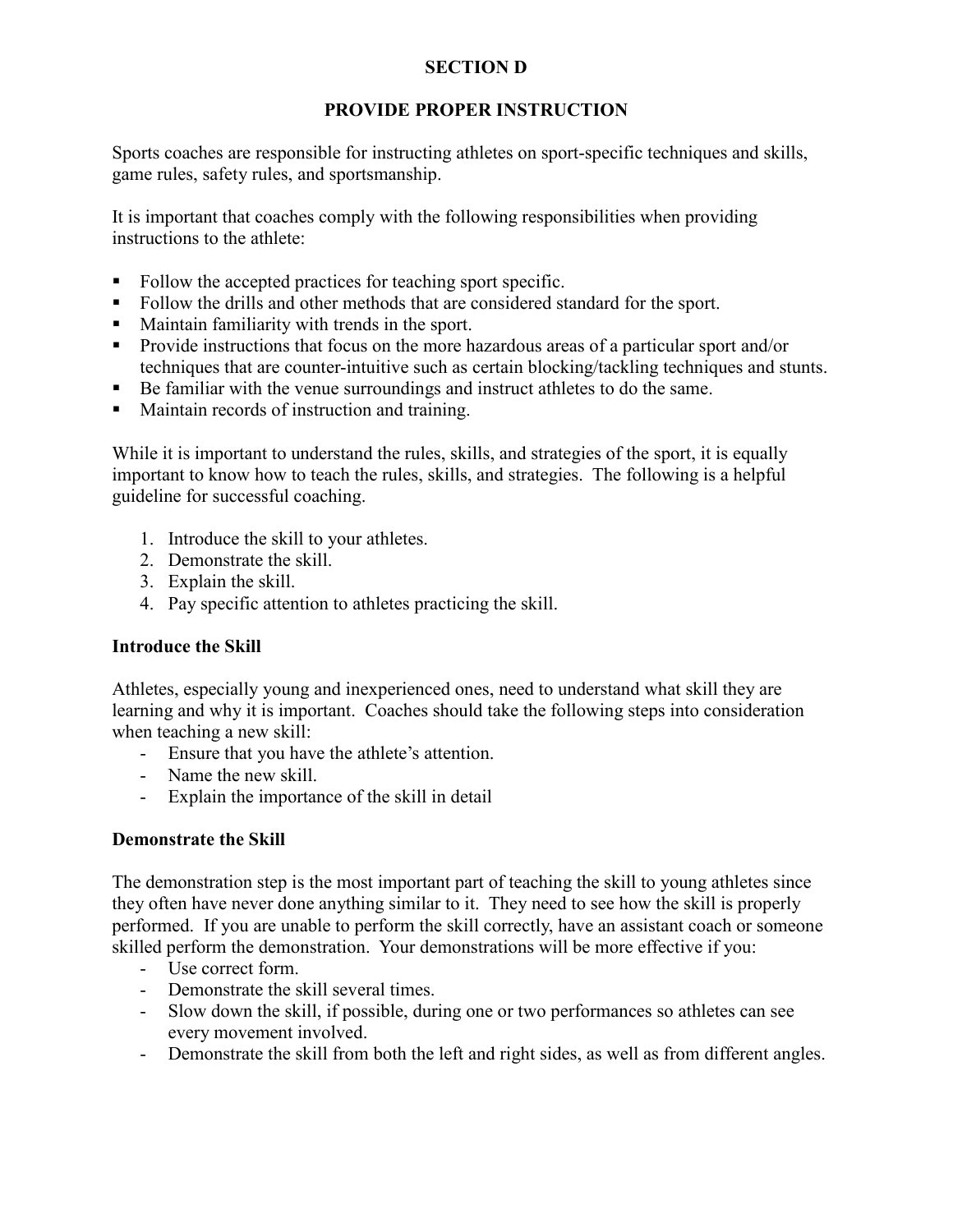# **Explain the Skill**

Athletes are able to comprehend more complex skills when they are broken down and explained in more manageable parts. Coaches should break down new skills into the following parts:

- Show athletes the entire skill correctly and explain the function in the sport.
- Break down the skill and point out its component parts to the team.
- Require the athletes to perform each of the component skills.
- Re-explain the entire skill, after the athletes have demonstrated their ability to perform the separate parts of the skill in sequence.
- Have athletes practice the skill.

#### **Pay Attention to Athletes Practicing the Skill**

Some athletes may need to be physically guided through the movements during their first few attempts. Once your athletes have demonstrated that they understand how to perform the skill, a significant part of coaching will involve closely observing the performances of your athletes.

As you observe athletes' efforts in practices and competitions, it is important to:

- Point out what the athlete did correctly.
- Let the athlete know what was done incorrectly and provide instruction on how to correct it.
- Offer positive, corrective feedback.
- Document progression.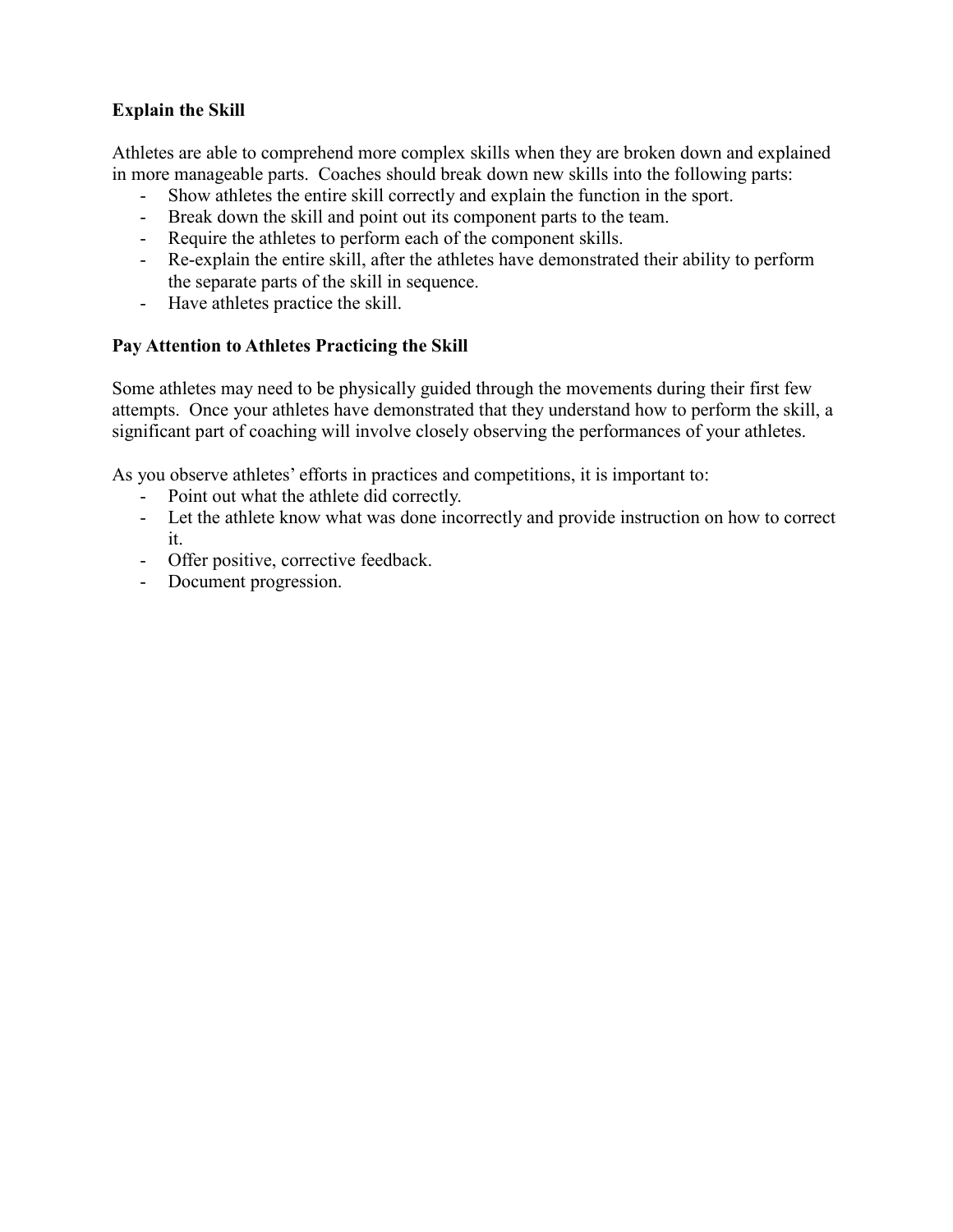# **SECTION E**

# **PROVIDE ADEQUATE & PROPER EQUIPMENT**

It is very important to inspect equipment prior to each practice and game. Proper equipment can protect athletes from injury or reduce the severity of injury if an incident occurs. Conversely, improper equipment can create vulnerabilities and increase the risk of injury. In football, for example, protective pads tend to wear down and pants can lose their stretch allowing thigh pads to slip. This could leave a player vulnerable to a severe thigh bruise. Moreover, coaches can be sued based on injuries allegedly resulting from improper fit, lack of maintenance and care, and noncompliance with standards, accepted practices and rules.

To maximize injury prevention, equipment must be:

- Available and used by athletes
- Appropriate
- $\blacksquare$  High-quality
- In good condition
- **Sized properly**
- **Fitted correctly**
- **Maintained**
- Repaired or replaced when damaged.

The coach is responsible for:

- Determining what equipment will be used in training and competing, regardless of the supplier.
- Selecting appropriate equipment. Refer to the following sections in the Official Rules:
	- Cheer Rule 11, S-2 Participant Apparel
	- Football Rule 13 Required Equipment
- Ensuring that equipment is available.
- Overseeing the use of equipment, and ensuring that equipment is properly maintained and replaced when needed.
- Establishing procedures to inspect athletes' equipment before they engage in the activity to ensure that they are using proper and non-defective equipment.

#### **Coaches should never modify equipment without consulting with and obtaining written consent from the manufacturer. Any modifications to equipment may void equipment warranties and create liability**.

#### **Guidelines for Equipment Selection and Use**

- 1. The purchaser of equipment should:
	- Be knowledgeable about the different types of equipment available, including new developments in equipment material and design.
	- Deal only with reputable suppliers and authorized dealers. Coaches should check references.
	- Provide quality equipment that is appropriate for the sport and size, strength, and skill level of the user.
	- Ensure that equipment is reconditioned annually by a reputable re-conditioner.
	- Re-certify helmets every two years.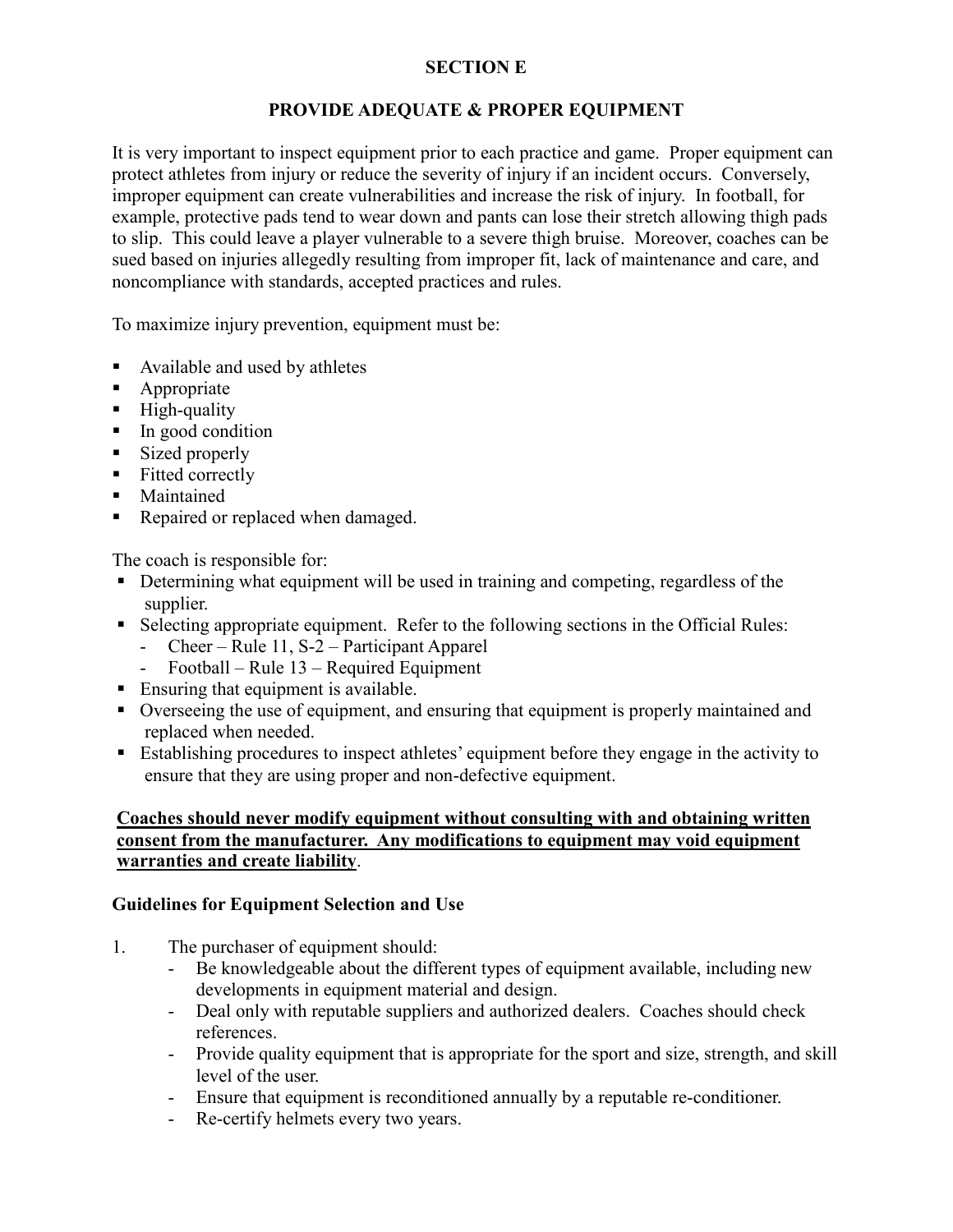- 2. Require the use of helmets, eye protection, mouth guards, and other critical safety equipment where appropriate. Always follow Pop Warner rules on appropriate equipment.
- 3. Inspect all equipment at the beginning of each season for quality and defects before use and periodically through the season for wear and tear. Be cautious of hand-me-down equipment.
- 4. Always follow manufacturers' recommendations for sizing equipment.
- 5. Instruct athletes on the proper use, fit, cleaning and maintenance of equipment.
- 6. Warn athletes about any dangers associated with equipment use and misuse.
- 7. Instruct athletes and parents to report equipment damage.
- 8. Direct athletes and parents to repair or replace their personal equipment when necessary.

Coaches have a duty and a right to prohibit players from participating if they do not have the proper equipment. Sport specific requirements are identified in the Pop Warner Official Rules for football and cheer.

# **SECTION F**

# **EVALUATE FOR INJURY AND INCAPACITY**

Sports injury care consists of two basic elements - prevention and recognition/treatment. Coaches must include both elements in their coaching programs.

- 1. **Prevention –** Coaches should incorporate methods for preventing injuries and illnesses in their coaching programs including pre-participation screening, strength training, conditioning, and awareness of the nature, cause, and mechanisms of sport specific injuries.
- 2. **Recognition and Treatment –** Once the coach realizes that an injury or illness has occurred, the magnitude must be assessed and appropriate care initiated.

Pop Warner recommends that coaches ask athletes whether they are hurt or not feeling well prior to any practice or competition.

#### **Return-To-Play Guidelines:**

If an athlete has been injured or ill but seems to have recovered, you may need to decide whether the athlete should return to play. The severity of an injury or illness is not easily determined. An injury or illness that is incorrectly identified and for which the athlete does not receive medical attention may become worse. Recovery time may be longer if proper care is delayed, and the athlete could experience increased or permanent damage.

- 1. Pop Warner rules require athletes that have been removed from a game because of injury sit out at least one down, and may not re-enter the game without approval of attending medical personnel.
- 2. The absence of pain does not signify that the injury is not serious. Do not return an athlete to play simple because he or she says the pain is minimal.
- 3. With an injury causing pain, swelling, or redness, do not ask the athlete to try to "walk it off." Movement may aggravate the injury.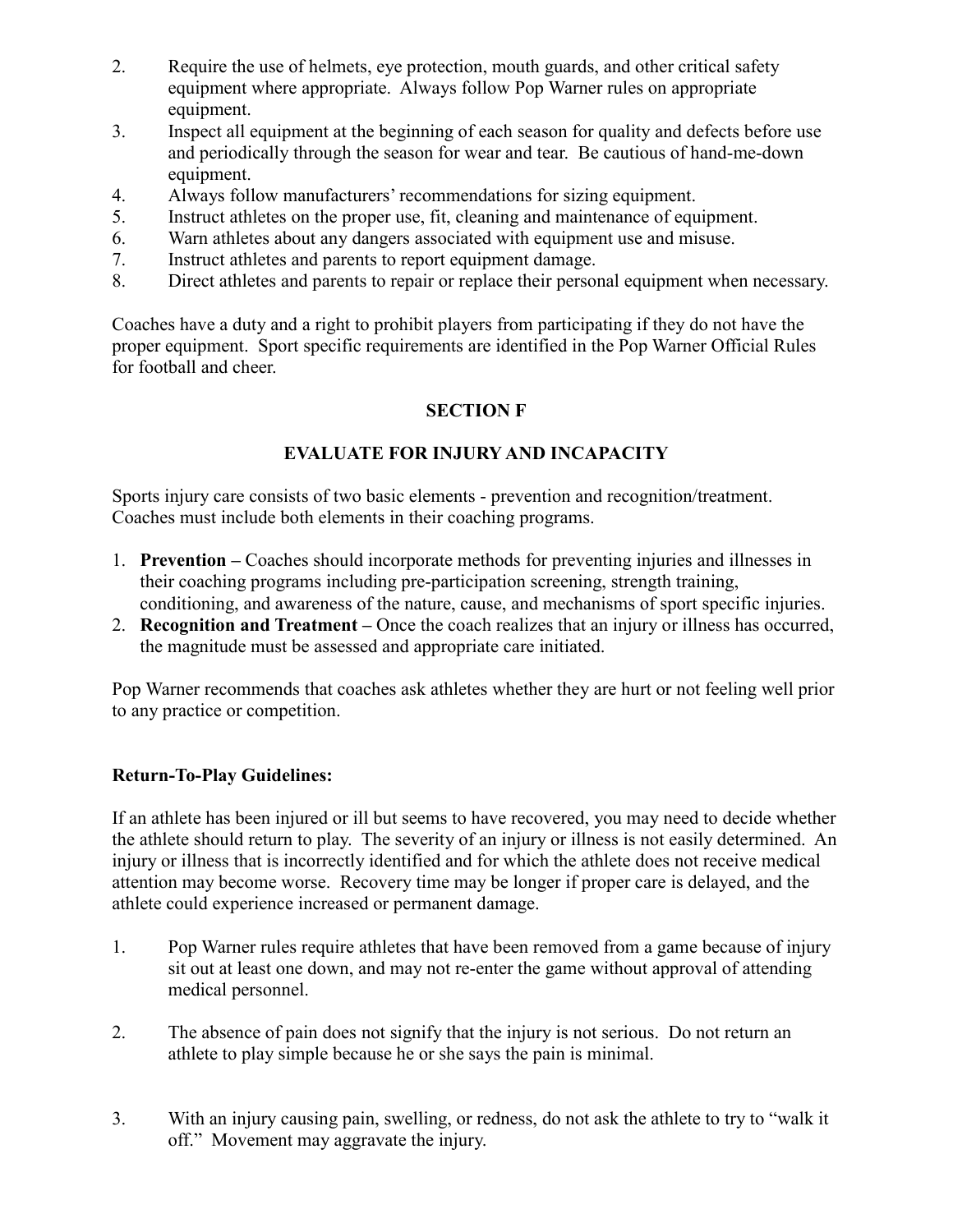- 4. Do not let the athlete move at all with any suspected injury to the head, neck or back. Do not let others touch the athlete or roll him or her over. Call EMS immediately.
- 5. An athlete exhibiting any of the following signs needs immediate medical care:
	- Deformity of limb.
	- Any extreme localized pain.
	- **Joint pain.**
	- Altered level of consciousness, including drowsiness, disorientation, seizure, unconsciousness.
- Unequal pupil size.
- Severe bleeding.
- **Breathing difficulty or breathing** irregularly.
- Fluid leaking from nose or ears.
- Any eve injury affecting vision.
- Chest pain.
- Repeated vomiting or diarrhea.
- 6. If an athlete reports any pain, or there are other symptoms, or signs of a potential head or neck injury, do not let the athlete return to play. When in doubt, play it safe.
- 7. Following a serious injury or illness, return to play should be guided by a physician's recommendation and release. These include injuries that have resulted in unconsciousness, concussion, surgery and/or missing several consecutive days of training.
- 8. An athlete should be able to demonstrate a pain-free full range of motion in the injured areas before returning to play.
- 9. A participant who is suspected of sustaining a concussion or a head injury in a practice, game or competition shall be removed from practice, play or competition at that time based on evaluation and determination by the Head Coach. However, if an official licensed athletic trainer or other official qualified medical professional is on site and available to render such evaluation, that person shall always have final authority as to removal or return to play of the participant.

When an official licensed athletic trainer or other official qualified medical professional is not present, and a parent or guardian of the injured player is serving as head coach, the final authority on removal of a participant shall rest with the league president, association president or the top ranking assistant head coach; whomever is present and highest the in the Pop Warner chain of command.

Any Pop Warner participant who has been removed from practice, play or competition due to a head injury or suspected concussion may not return to Pop Warner activities until the participant has been evaluated by a currently licensed medical professional trained in the evaluation and management of concussions and receives written clearance to return to play from that licensed practitioner.

In the absence of an official licensed athletic trainer or other official qualified medical professional, at regional Pop Warner events, the Regional Director shall be the final authority on removal of a participant for a suspected head injury or concussion. At national events, the National Football Commissioner or National Cheer Commissioner, depending on the sport in which the participant was engaged, or in their absence the Executive Director , shall be the final authority on removal of a participant for a suspected head injury or concussion.

Pop Warner recommends that all decisions be made in the best interest of the children and that when any doubt exists as to the health of the participants, they sit out.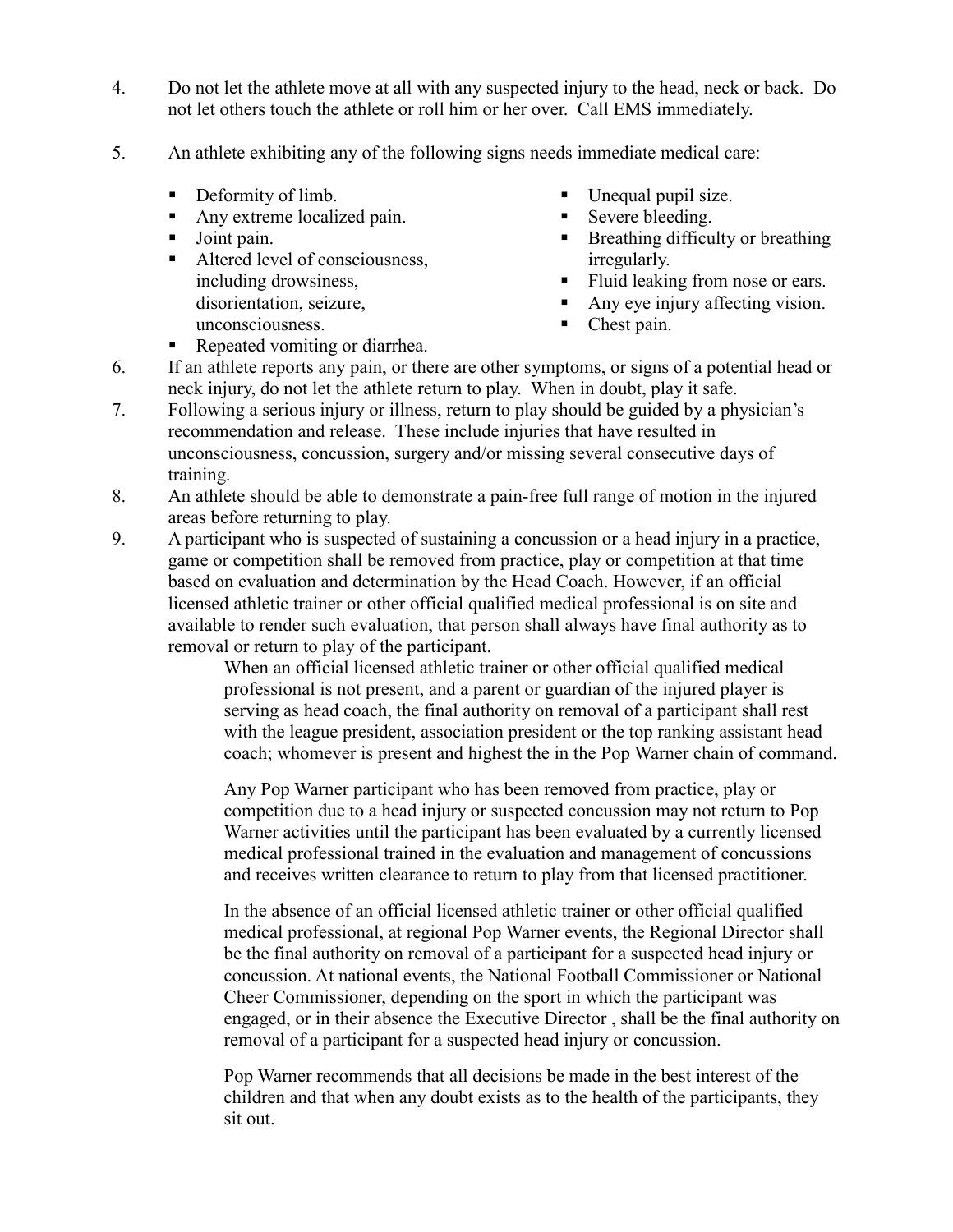# **SECTION G**

#### **PROVIDE SAFE PHYSICAL ENVIRONMENT**

Although facility managers, building owners and other operators have certain responsibilities for providing a safe environment in and around their facilities, coaches are responsible for inspecting all areas to be utilized in practice and competition to identify hazards. This includes locker rooms, workout rooms, gymnasiums, equipment and fields. Coaches also should ensure that proper emergency care and safety equipment is available and accessible. Coaches should document their facility inspections because they can be beneficial in defending against certain lawsuits. **In addition, please note it is not sufficient simply to identify a hazard. You should take action by having the item corrected, posting warning signs, and/or keeping athletes/spectators away from the hazard**.

#### **Guidelines to Provide a Safe Environment**

- 1. Regularly and thoroughly inspect all building areas, equipment, fields, courses and other playing surfaces used by the athletes.
- 2. Inspect potentially dangerous equipment, heavy-use equipment and protective equipment frequently.
- 3. Ensure that unused equipment is not stored in or dangerously close to a playing area.
- 4. Ensure that wall-mounted devices that could cause injury are padded and light bulbs have protective coverings.
- 5. During extreme weather, inspect equipment and fields, courses, and other outside playing surfaces, including support structures that could become unsafe.
- 6. Ask athletes to report any unsafe conditions related to the facility, equipment, fields, courses, and other playing surfaces.
- 7. Report (in writing) damage to the facility, fields, and courses, and request to have it repaired. Inspect repairs when completed. Include photos of the damage with the written report if possible.
- 8. Prevent athletes from using unsafe building areas, equipment, fields, courses, and other playing surfaces. In particular, remove unsafe equipment immediately to prevent inadvertent or prohibited use.
- 9. Ensure the facility provides access to water for adequate fluid replacement for athletes during all practices and competitions, or provide a separate source. Report any water quality problems to those responsible.
- 10. Ensure easy access to emergency equipment and first aid supplies.
- 11. Ensure telephone or radio access to enable contact with emergency medical services.
- 12. Ensure, if possible, telephone contact with parent or guardian if not present.

\*See Facility checklist included at the end of this manual.

#### **Inclement Weather**

Monitoring weather conditions is the responsibility of the game officials, coaches, and league and association administrators. All should be aware of the potential dangers posed by different weather conditions and work together to keep the players and other participants as safe as possible. Coaches should monitor weather conditions including warnings and watches issued by the National Weather Service. According to the National Weather Service, a "watch" means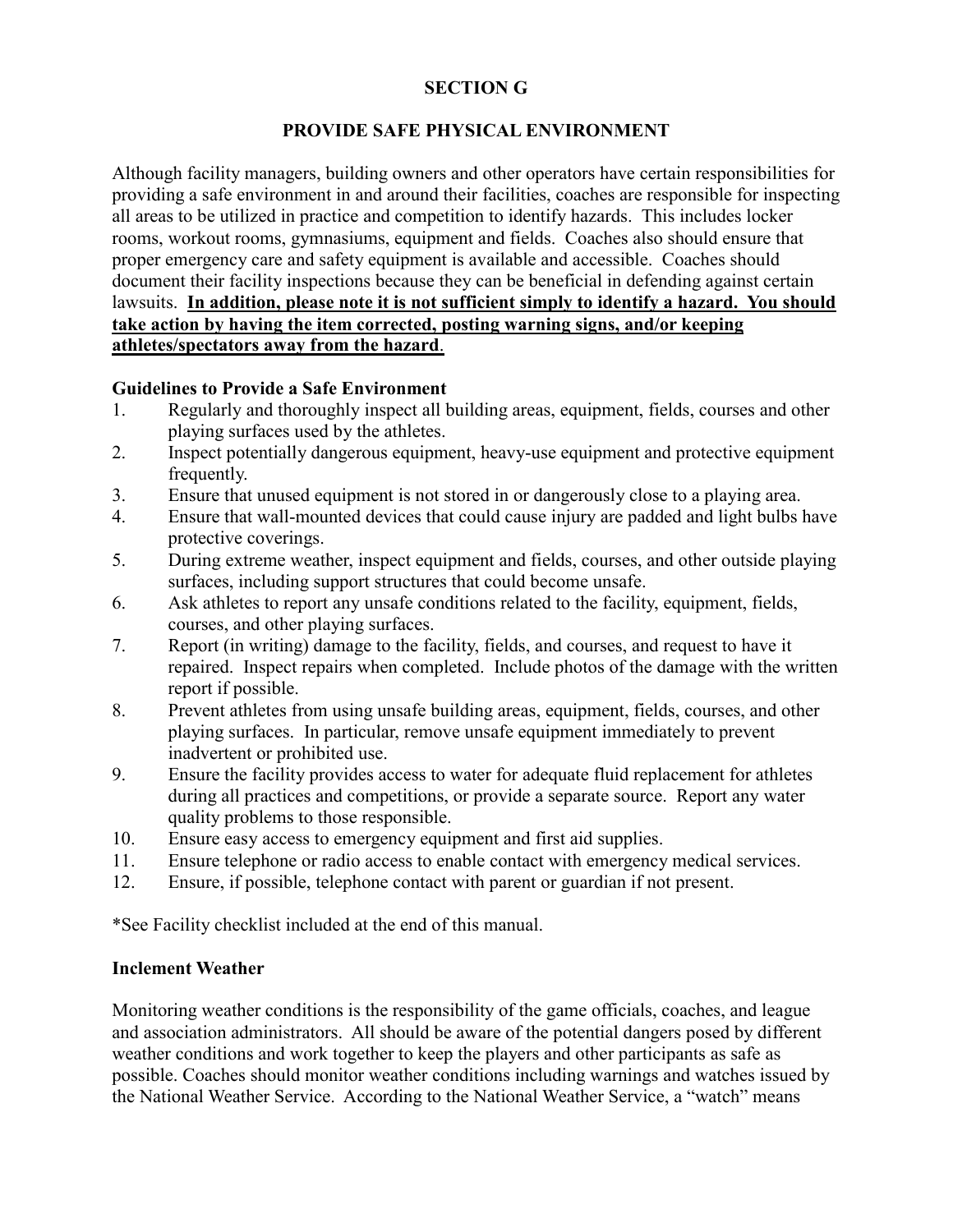severe weather is possible during the next few hours, while a "warning" means that severe weather has been observed or is expected soon.

Prior to a game, coaches and game officials should discuss the procedures they will follow if inclement weather becomes an issue.

In the case of inclement weather a game may be called for two reasons:

- Condition of the playing field
- Weather at game time

Coaches and referees must exercise their best judgment to determine whether or not a field is in playable condition or if lightning is a potential hazard. If the area has had a large amount of rain and the fields are not in playing shape, games should be called as early as possible. If there is any lightning in the area at game time, the game official is to cancel the game immediately. In addition, if it is raining heavily at game time, the game official can call the game.

If a decision is made to continue play (this should never be the case if lightning is an issue), and a parent does not agree with the decision, the coach should support the parent's decision to remove the child from the game.

#### **Severe Storm**

Severe storms can produce damaging high winds, hail, heavy rain, lightning and/or tornadoes. If a severe storm approaches the playing area, the safety of the players may require that the game be suspended and immediate shelter sought. Coaches should always err on the side of caution when considering whether to call a game or cancel a practice for weather concerns.

#### **Lightning**

Lightning is the second leading cause of storm related deaths (flooding is first). Lightning can strike up to 10 miles outside of a thunderstorm, literally a bolt from the blue. The danger from lightning can persist for at least 30 minutes or more after a thunderstorm has passed. The National Weather Service does not issue watches or warnings for lightning by itself.

If a person can hear thunder, or see lightning, the danger is already present. A clear, sunny sky overhead with storm clouds nearby can still be dangerous.

The following guidelines are recommended to determine if hazardous conditions exist:

- If lightning is within 5 miles, the game(s) should be suspended and shelter sought. A lightning detector can identify the distance accurately but may not be available. A rough guideline is to measure the time between the lightning flash and hearing the corresponding thunder. If it is 30 seconds or less, seek shelter. It may not be possible to determine which lightning strike generated which roll of thunder.
- Know the availability and location(s) of nearby shelter(s) in advance.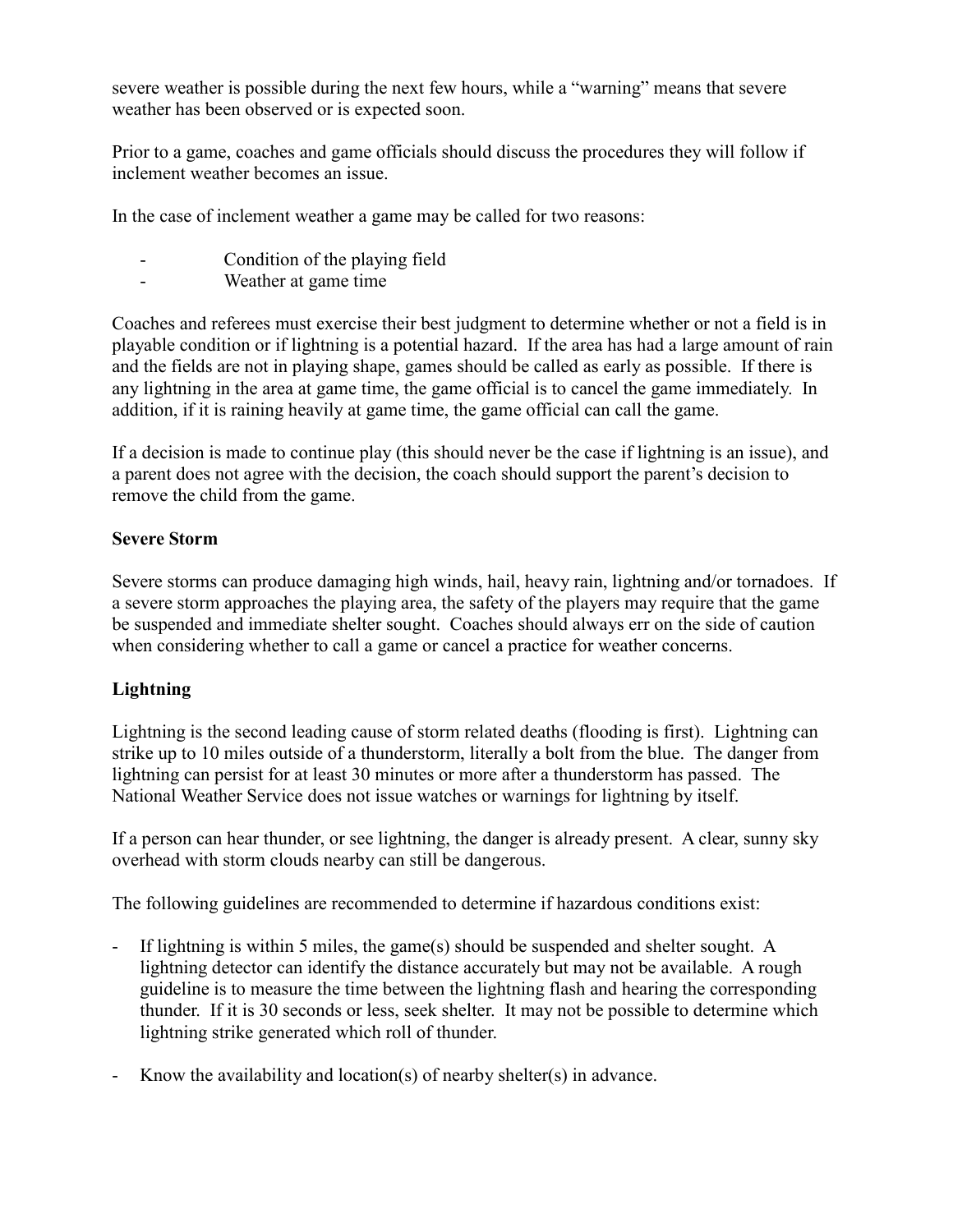- Shelter should be in larger, enclosed structures. Do not stay in open, unprotected areas. Smaller, open structures such as tents, trees, and isolated areas should be avoided. Cars, with windows rolled up, or buses can provide good shelter. Avoid contact with metal or other conducting materials to the outside surfaces.
- Games should not be restarted for at least 30 minutes after the last roll of thunder is heard.
- The team(s) should be advised of notification and evacuation plans and places to seek shelter near practice and competition sites.

Coaches should discuss methods for notifying athletes of cancelled events (competition or practice) at the beginning of the season. For example, the coach may want the athletes to call him or her directly for the status or may want to implement a phone tree notification system.

#### **Transportation**

Some of the most devastating losses for a coach or organization involve motor vehicle accidents. Coaches and administrators should protect themselves against the risks with driving while they are volunteering. **Transportation of those with injuries or illnesses should be handled only by emergency response personnel or the parent(s) of the injured/ill.**

Coaches and administrators should avoid driving alone with a non-family athlete. However, in the event an athlete remains at a field waiting for transportation, the coach should wait with the athlete to guarantee the athlete's safety and well-being. (Coaches should stress to the parents the responsibility for safe and timely transportation to and from the field.)

# **SECTION H**

# **MATCH ATHLETES ACCORDINGLY**

Pop Warner places great emphasis on the importance of matching players to reduce the risk of injury and avoid unfair competitive advantage. Coaches have a duty to exercise reasonable care to prevent foreseeable risks of harm to others. One of the duties that has emerged is the duty to match athletes of similar competitive levels. Numerous court cases have arisen out of the failure of a sports organization to appropriately match the size, age and skill of sports athletes. Courts have indicated that coaches have an obligation to match their athletes using reasonable guidelines.

The following factors should be considered when matching athletes:

- Skill
- Experience
- Height and weight
- Injuries or incapacitating conditions
- Age
- Maturity
- Mental state
- **Gender**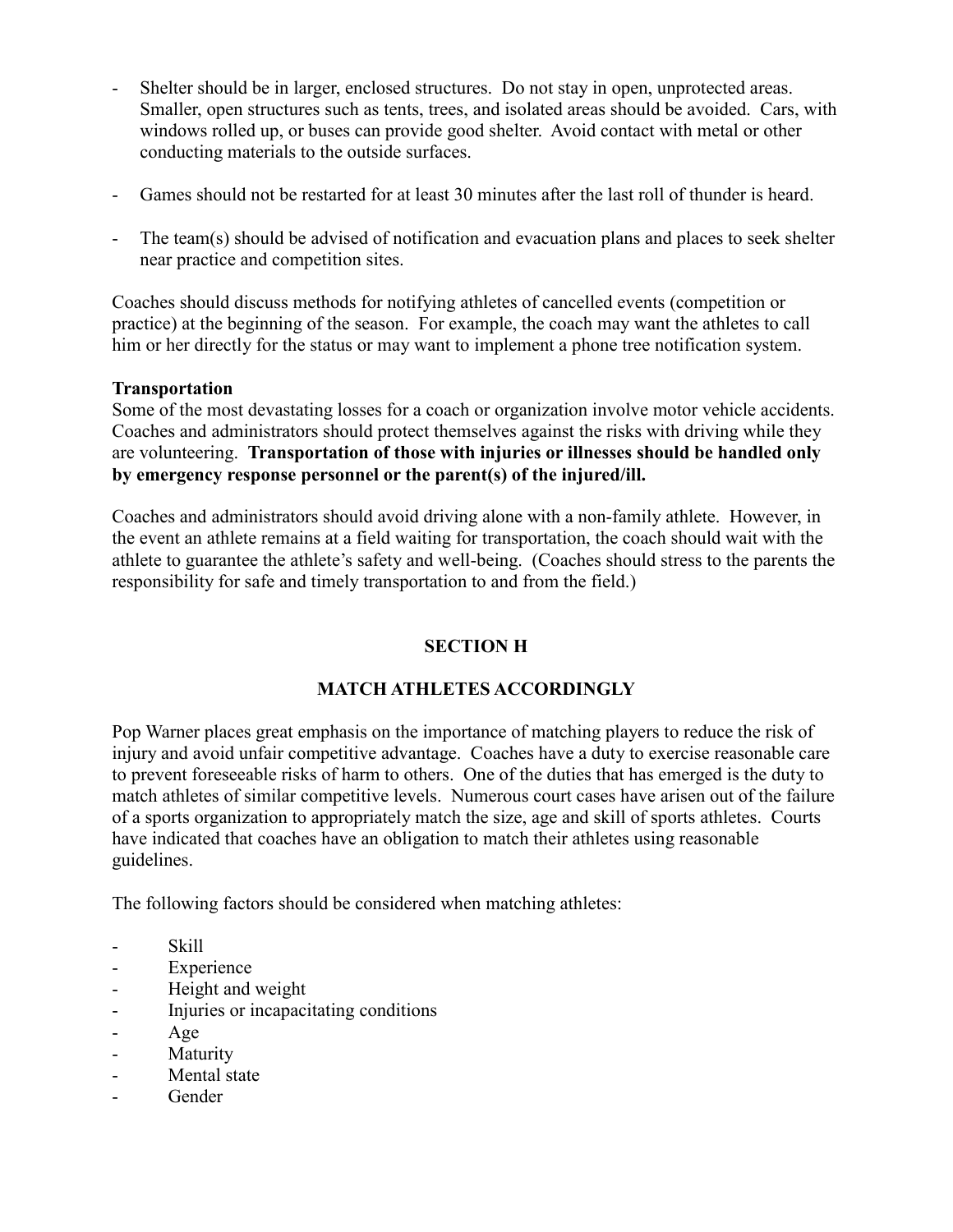It is important to:

- 1. Have knowledge of the skill and experience levels of the athlete prior to performing a skill
- 2. Understand the physical and emotional conditions of an athlete that may restrict participation.
- 3. Document factors that you utilized when matching your athletes

For specific ages and weights, please refer to the following sections in the Pop Warner Official Rules:

- Cheer Ages and Divisions, Rule 1
- Football 11-Man Tackle Playing Rules, Rule  $1 5$

# **SECTION I**

# **WARN OF INHERENT DANGERS**

The failure to advise and inform athletes and their parents of the risks of participation is a prevalent allegation in sport injury litigation. Private and public institutions, school districts, youth league organizations, sports administrators, and coaches have been found negligent for failure to warn athletes about the risks in playing sports.

Some of the allegations involved are:

- Not informing the athletes about the general nature of risk
- Not explaining the specific risks involved with the sport
- Not explaining the risks of using improper techniques
- Not explaining the need for purchasing, inspecting and maintaining proper equipment

An effective method of advising athletes and their parents of the dangers associated with playing is through an Orientation Meeting. This is also a good time to receive an acknowledgement from the athletes and their parents that they agree to participate with full understanding of the risks by reading and signing an Informed Consent Form.

The Orientation Meeting should include the following information regarding understanding and minimizing the risk of injury:

- 1. Inform athletes/parents what injuries can be expected
- 2. Inform athletes/parents of the required medical exam prior to participation. Per Pop Warner rules, page….. "All athletes…"
- 3. Explain injury prevention measures that are commonly used for games and practices
- 4. Provide information on your plan for checking playing/practice areas and equipment
- 5. Explain what equipment the athletes need and where it can be purchased. Be prepared to provide tips on the proper care, inspection and maintenance of equipment.
- 6. Describe procedures that will be used in case of an emergency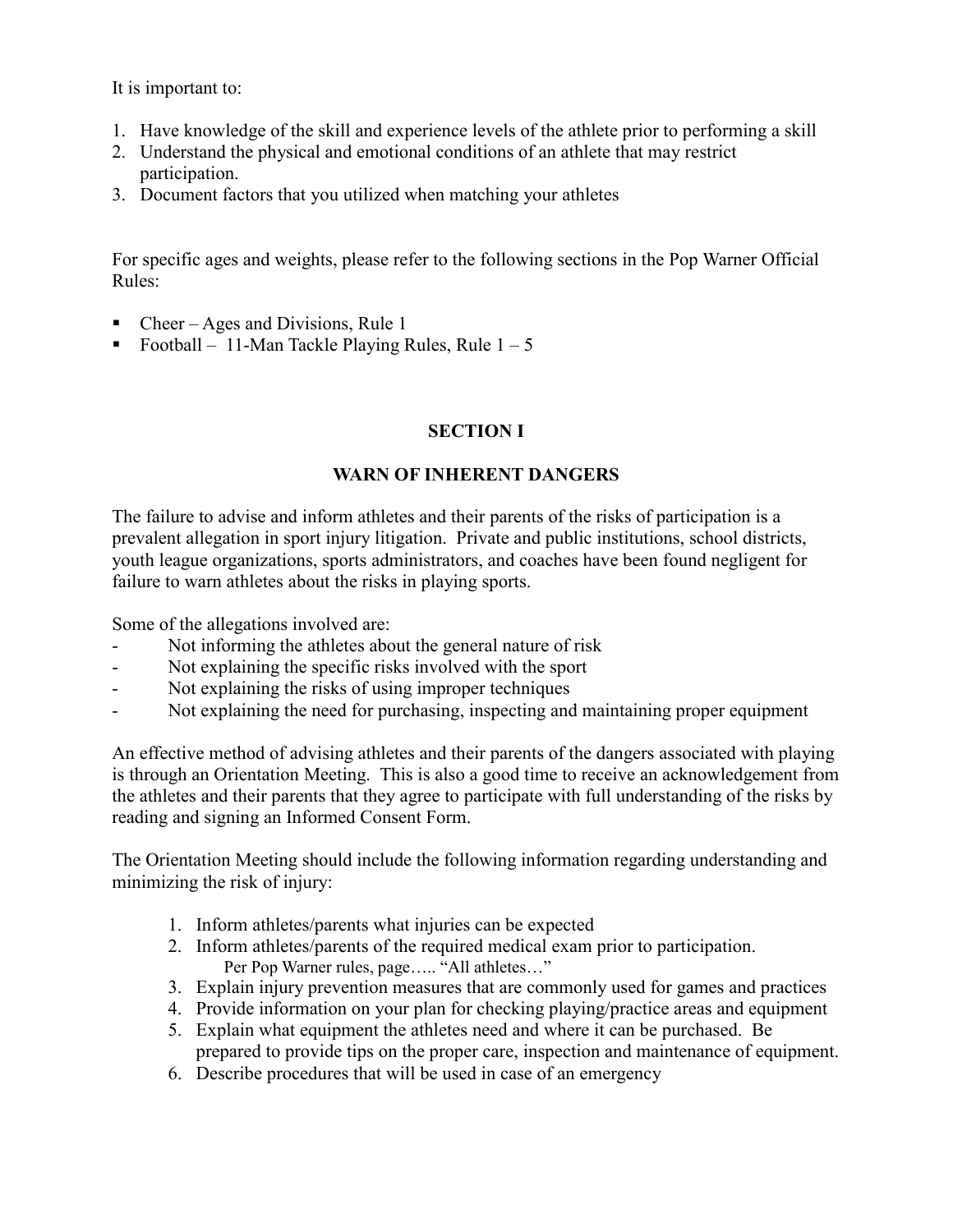Following is a sample script that you might utilize for this portion of your Orientation Meeting.

#### **Football**

"As athletes and parents, you may be concerned about possible injuries that could occur in Pop Warner. As in any sport, you could get hurt during a practice or game. It is a part of sports. We need to work together during the season to do everything we can to prevent injuries, especially serious injuries. How can we do this? First of all, we will have a warm-up and cool down, including flexibility exercises whenever we practice or play. If you are late to a practice or need to leave early, you need to take the time to do this on your own. This is one of the most effective methods for preventing sports injuries. In addition, coaches will instruct athletes on proper techniques. The proper techniques on skills such as blocking and tackling are designed to minimize the risk of injury so it's important that you pay attention and follow instructions. You need to avoid improper techniques such as grabbing another player's facemask, helmet-tohelmet contact, or head slapping with the forearm as you could seriously injure your teammate.

Parents, it is also essential that your kids are fed and hydrated when they arrive at practices and games. Lack of proper hydration and improper diet can provide inadequate fuel for athletes, induce fatigue, and enhance the risk for injury. Finally, encourage activity year-round so kids are in shape when we begin practice each year.

The bottom line is, we all need to be aware that injuries can and do happen, and then work together to prevent them wherever possible."

#### **Spirit**

"As athletes and parents, you may be concerned about possible injuries that could occur in Pop Warner. As in any sport, you could get hurt during a practice or competition. It is a part of sports. We need to work together to do everything we can to prevent injuries, especially serious injuries. How can we do this? First of all, we will have a warm-up and cool down, including flexibility exercises whenever we practice or compete. If you are late to a practice or need to leave early, you need to take the time to do this on your own. This is one of the most effective methods for preventing sports injuries. In addition, coaches will instruct athletes on proper techniques. For example, proper positioning of the base and hand placement is important in preventing falls which can cause serious injury.

Parents, it is also essential that your kids are fed and hydrated when they arrive at practices and competition. Lack of proper hydration and improper diet can provide inadequate fuel for athletes, induce fatigue, and enhance the risk for injury. Finally, encourage activity year-round so kids are in shape when we begin practice each year.

The bottom line is, we all need to be aware that injuries can and do happen, and then work together to prevent them wherever possible."

#### **Informed Consent**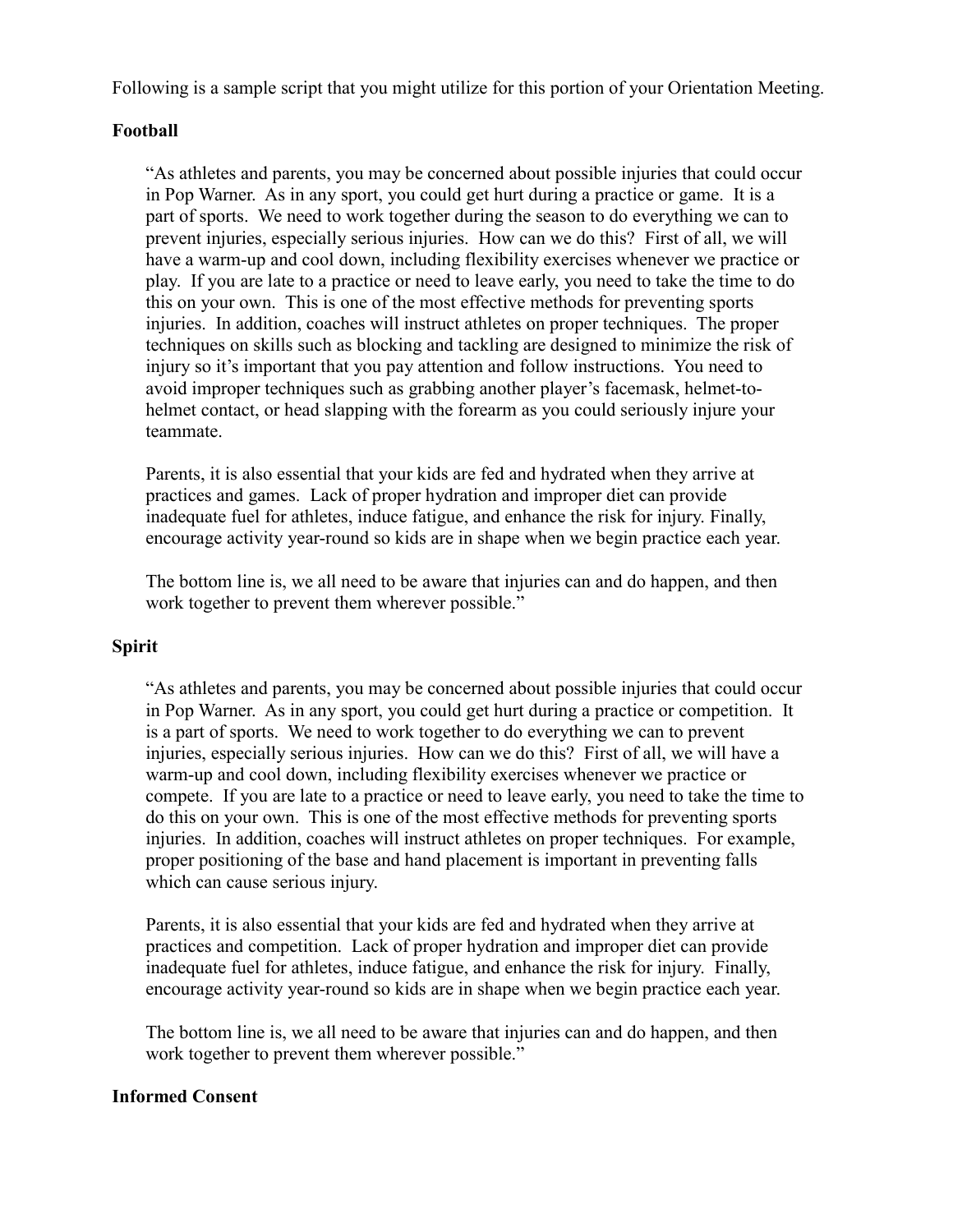Although you will do everything you can as a coach to prevent injuries, there are inherent dangers in sports and athletes may get hurt while participating. In today's litigious society, you may be named in a lawsuit resulting from an incident that takes place while you are coaching. For your protection and the protection of Pop Warner, Pop Warner has developed an informed consent form that all parents and athletes should sign. You should collect these forms prior to allowing an athlete to participate and submit them to your League for storage purposes. Duplicate copies of these forms should be made and stored at another location in case the original become destroyed.

While these forms do not prevent lawsuits, they may be a valuable tool in providing a defense as they show that the athlete and athlete's parents were aware of and consented to the risks of participation.

#### **SECTION J**

#### **INITIATE MEDICAL RESPONSE**

As a head coach it is your responsibility to make sure the rules are followed. If a first aid certified coach is not available, the practice or competition cannot take place. Pop Warner rules require that at least one coach certified in basic first aid and CPR be present at all practices and competitions. The coach should follow the scope of his/her training in administering first aid and not exceed the scope of that training. The purpose of first aid is to stabilize the situation by preventing it from worsening. Once the situation has been stabilized, all other treatment should be provided by a doctor. Coaches should renew their training in accordance with certification guidelines to ensure they remain current on the changes in procedures and nature of treatment. In addition, all coaches are expected to have a thoroughly planned and well-organized emergency medical plan.

#### **The basic duties of first aid are:**

- Check the scene for safety.
- Check the injured athlete and protect the athlete from further harm, following *universal precautions* when appropriate. Assume that all blood, body fluids and any other potentially infectious materials are infected with a blood-borne pathogen. Use latex gloves and sterilized bandages to administer first-aid. All bleeding must be stopped prior to re-entering the practice or competition. All uniforms, bandages and other materials must by properly disposed of.
- DO NOT MOVE THE ATHLETE.
- Activate the emergency medical plan.
- Care for the injured or ill athlete until EMS personnel arrive.

#### **Emergency Medical Plan**

An emergency plan is a necessary tool in preparing your athletes for the upcoming season. All head coaches are required to submit a general emergency plan in writing to their staff. The head coach should then discuss and review these procedures with assistant coaches, participants, volunteers, and parents. Coaches, and those who have designated roles in the plan, need to be specifically trained on how to activate the Emergency Medical Plan.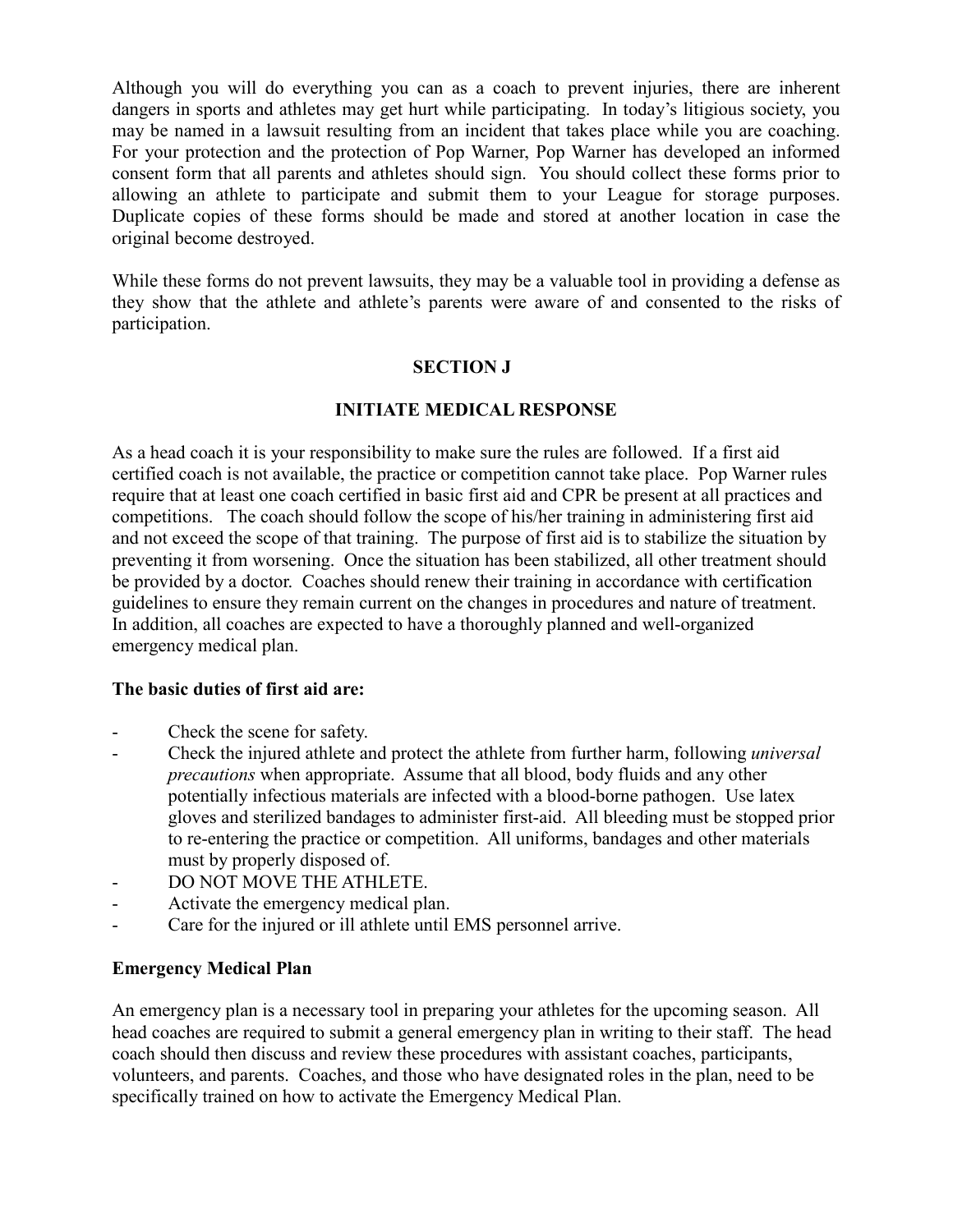The plan should be in writing and readily available and should cover the following elements:

- Who telephones 9-1-1 or other predetermined emergency response telephone number and maintain procedures for calling 9-1-1 in his/her possession?
- Who attends to the injured athlete(s), controls immediate scene and has each athlete's Emergency Treatment Authorization Cards?
- Where is the nearest treatment facility?
- Who meets paramedics at gate and guides them to the injured athlete(s) and maintains all necessary keys in his/her possession?
- Who initiates crowd control and contacts security?
- Who notifies parents/guardians or alternate name on emergency card? At both practices and game?
- Who accompanies the injured athlete for treatment?
- Who transports injured athlete for treatment (ambulance or parents…not coaches)
- Who supervises the team?
- Who provides proof of insurance?
- Who documents all information relating to the incident and the emergency response?

An alternative plan should be formulated when traveling to other facilities.

#### **Emergency Treatment Authorization Cards**

Coaches and other personnel should have easy access to the Emergency Treatment Authorization Cards (ETAC) that give permission for medical treatment in case of an emergency. Each athlete is required to have an ETAC prior to participating in practice or competition. It is recommended that each coach have a binder that includes a copy of the ETAC for each player. Coaches should always have the binder during practice and competition. If the coach will not be present, it is his or her responsibility to ensure that the replacement coach has the binder. The following information should be on each card.

- Name of athlete
- Date of birth and age of athlete
- Name of parent or guardian (home, work and cell)
- Address of athlete
- Alternate emergency contact and their number in case parent/guardian cannot be reached
- **Special medical conditions of athlete**
- Medication athlete is taking
- Allergies
- Physician's name and phone number
- Insurance information
- **•** Date information was reported
- Notary (if required by hospital or state)

# **First Aid Kit**

Keep a first aid kit nearby during all coaching and sporting activities in order to be prepared for an emergency. Whenever possible, have a second kit for multiple injury situations at a practice or competition site.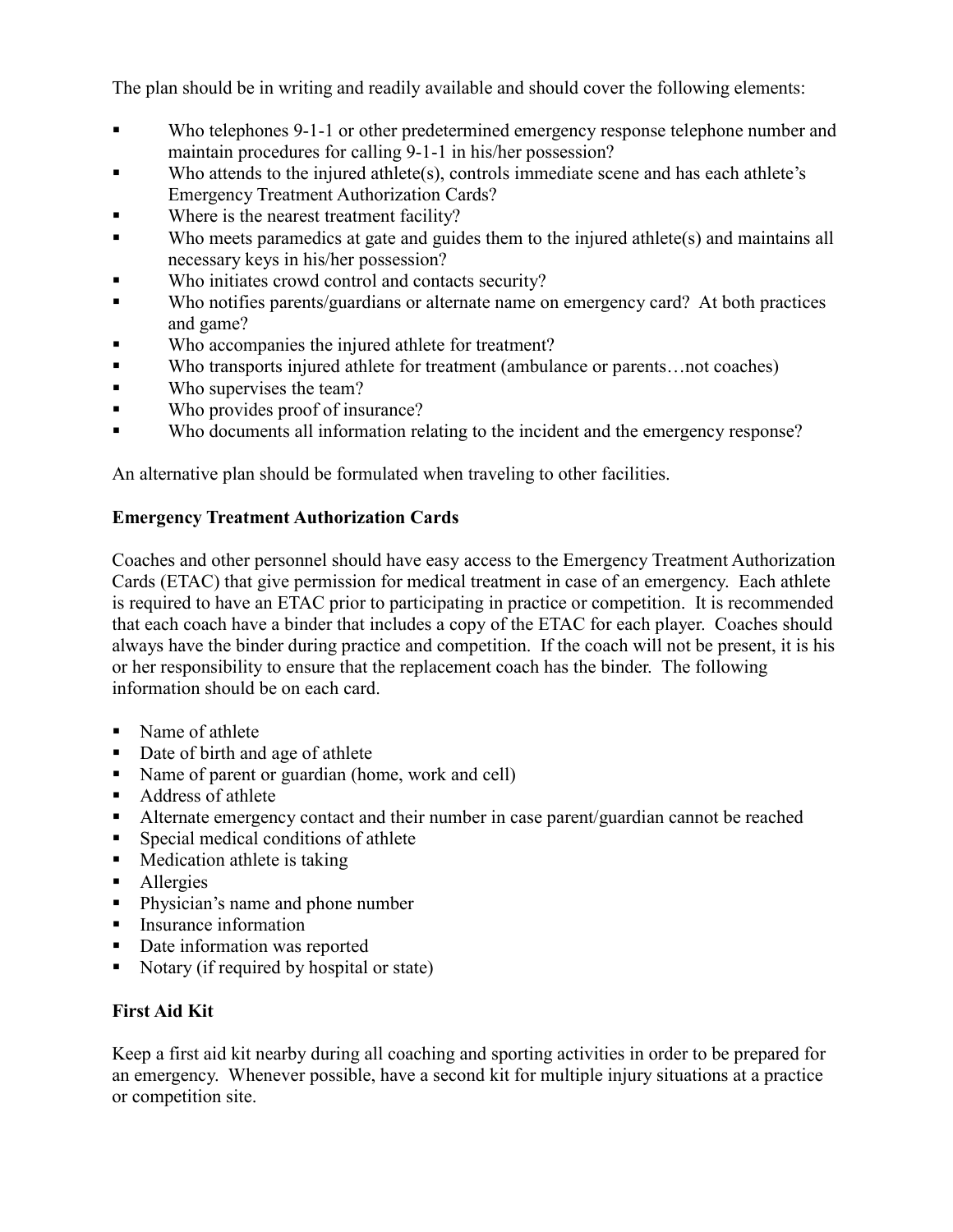A sports first aid kit should include the following essential items:

- List of athletes with special conditions (asthma, epilepsy, diabetes, allergies, etc.)
- List of emergency phone numbers
- Adhesive bandages with gauze pads  $$ assorted sizes
- **Antiseptic**
- Arm sling (triangular bandage is fine)
- Bandage scissors
- Butterfly closures
- Cotton swabs
- Elastic tape
- White tape
- **Elastic wraps**
- **Emergency blanket**
- Latex/nitrile gloves (multiple pairs)
- Plastic bags and bags for ice packs
- Resuscitation (CPR) mask/face shield
- Sterile Water

Coaches may purchase already stocked first aid kits from many sporting goods stores.

The following are additional items to consider including in your first aid kit:

- Alcohol/alcohol preps
- **Betadine solution**
- Eye Patch and Eye Wash
- **Flashlight and batteries**
- Foam padding, assorted thickness
- Moleskin
- Nail clippers
- Nonstick wound dressing pads
- Petroleum jelly
- Plastic bags and bags for ice packs
- Resuscitation (CPR) mask/face shield
- $\blacksquare$  Safety pins
- **Sunscreen**
- **Tongue blades**
- **Tape remover**
- **Tape underwrap**
- Thermometer
- **Tweezers**
- **Powder**

# **Heat-Related Emergencies**

Heat-related emergencies are progressive conditions caused by overexposure to heat. Heat emergencies fall into three categories of increasing severity: heat cramps, heat exhaustion, and heatstroke. Heat illnesses are easily preventable by taking necessary precautions in hot weather. If recognized in the early stages, heat-related emergencies can usually be reversed.

Without intervention and resolution of the problem, heat cramps (caused by loss of salt from heavy sweating) can lead to heat exhaustion (caused by dehydration), which can progress to heatstroke, a life-threatening condition. Heat related emergencies can be avoided by canceling practice or competition in extreme weather (high temperature and/or high humidity) and taking frequent breaks for water.

Signals of heat-related illnesses:

- *Early stages* of heat illness
	- $\triangleright$  Profuse sweating
	- $\triangleright$  Fatigue
	- $\triangleright$  Thirst
	- Muscle Cramps
- $\triangleright$  Later symptoms of heat exhaustion:
	- > Headache
	- $\triangleright$  Dizziness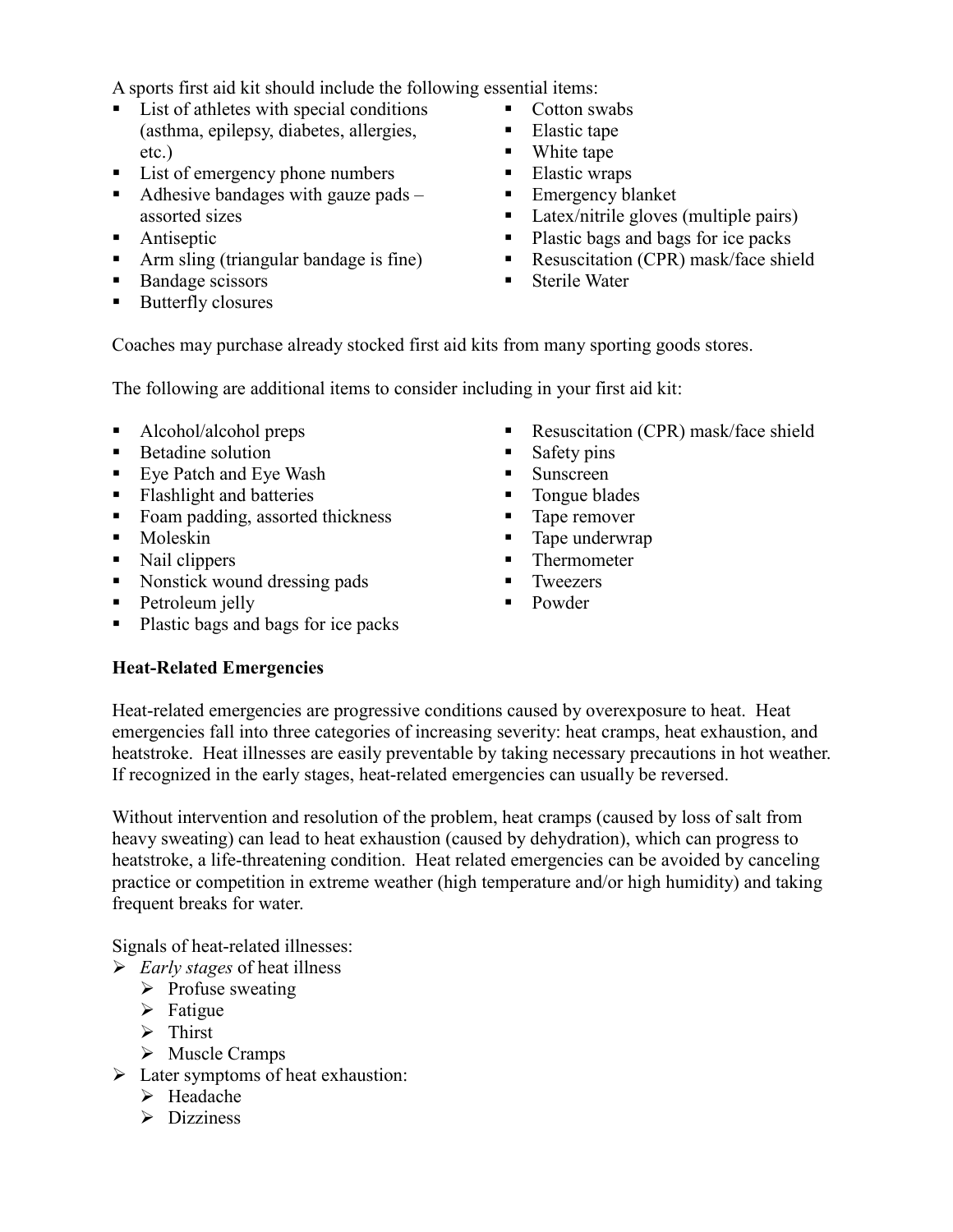- $\triangleright$  Weaknesses and light-headedness
- $\triangleright$  Cool, moist skin
- $\triangleright$  Nausea and vomiting
- > Dark Urine
- $\triangleright$  Symptoms of heatstroke:
	- $\triangleright$  Fever (body temperature above 104 degrees F)
	- $\triangleright$  Irrational behavior
	- $\triangleright$  Extreme confusion
	- $\triangleright$  Dry, hot, and red skin
	- $\triangleright$  Rapid, weak pulse
	- $\triangleright$  Seizures
	- $\triangleright$  Unconsciousness

Response:

- 1. Follow the basic duties of first aid.
- 2. Move the athlete to a cool place.
- 3. Loosen tight clothing.
- 4. Remove perspiration-soaked clothing.
- 5. Fan the athlete.
- 6. If conscious, give cool water to drink.
- 7. If unconscious, call EMS personnel (911) immediately.

If the athlete refuses water, vomits, or starts to lose consciousness –

- 1. Send someone to call EMS personnel (911).
- 2. Contact parent or guardian if not already present
- 3. Place the athlete on his or her side.
- 4. Immediately decrease body temperature by hosing the athlete down with cold water or placing them in an ice bath.
- 5. Continue to cool the athlete by using ice or cold packs on the wrists, ankles, groin, and neck and in the armpits.
- 6. Continue to check breathing and pulse.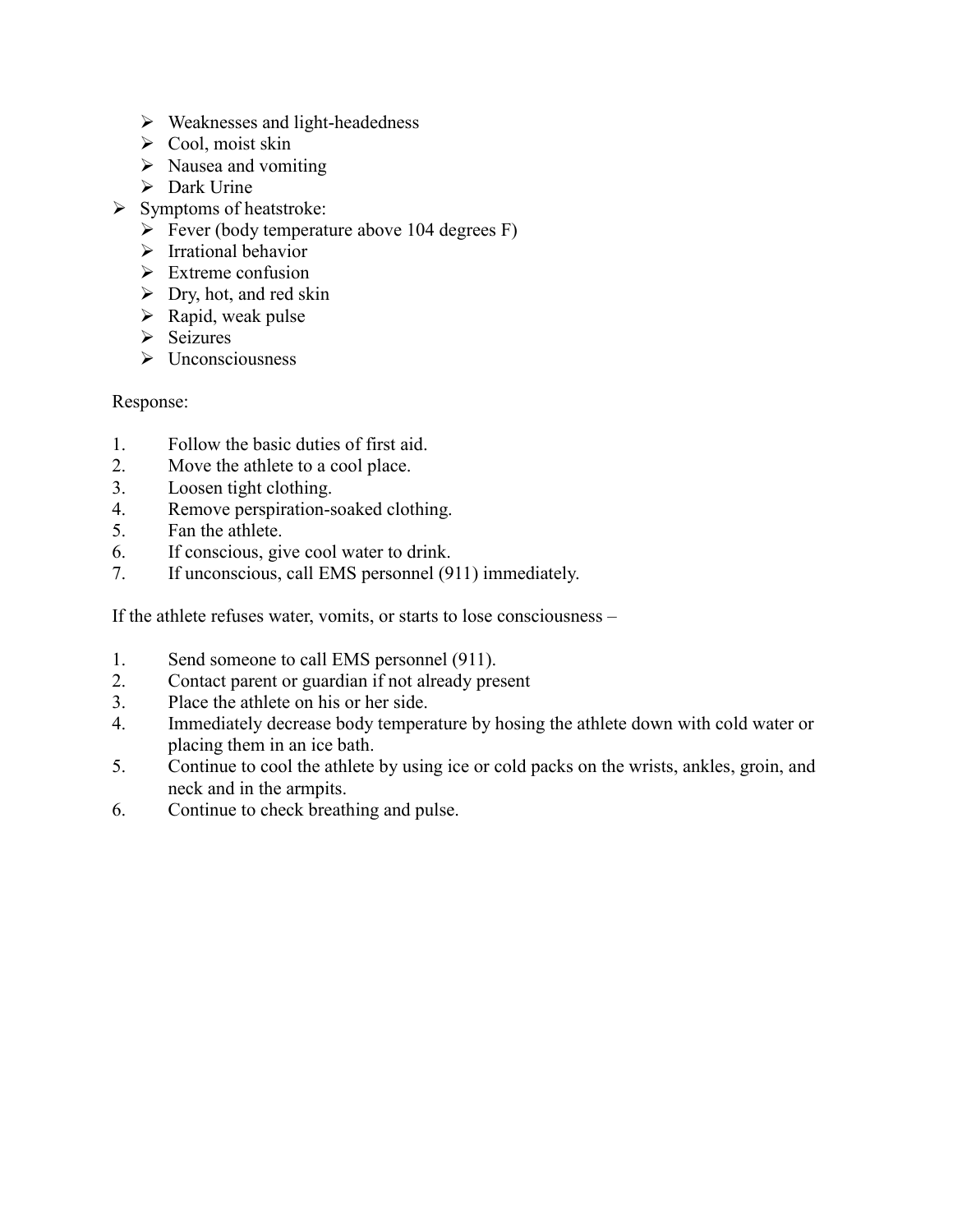| <b>POP WARNER</b><br><b>FACILITY SAFETY CHECKLIST</b>                                                                                                                                                                                                                                                                                                                                                                                                                                                                                               |                                                                                                                                                                                                                                                                                                                                                                                                                                                                                                                                                                                                   |       |  |
|-----------------------------------------------------------------------------------------------------------------------------------------------------------------------------------------------------------------------------------------------------------------------------------------------------------------------------------------------------------------------------------------------------------------------------------------------------------------------------------------------------------------------------------------------------|---------------------------------------------------------------------------------------------------------------------------------------------------------------------------------------------------------------------------------------------------------------------------------------------------------------------------------------------------------------------------------------------------------------------------------------------------------------------------------------------------------------------------------------------------------------------------------------------------|-------|--|
| Inspector:                                                                                                                                                                                                                                                                                                                                                                                                                                                                                                                                          |                                                                                                                                                                                                                                                                                                                                                                                                                                                                                                                                                                                                   | Date: |  |
| Facility Name/Location:                                                                                                                                                                                                                                                                                                                                                                                                                                                                                                                             |                                                                                                                                                                                                                                                                                                                                                                                                                                                                                                                                                                                                   |       |  |
| * If the answer to any of the questions below is "no," corrective action must be taken *                                                                                                                                                                                                                                                                                                                                                                                                                                                            |                                                                                                                                                                                                                                                                                                                                                                                                                                                                                                                                                                                                   |       |  |
| <b>ATHLETE AREAS</b>                                                                                                                                                                                                                                                                                                                                                                                                                                                                                                                                |                                                                                                                                                                                                                                                                                                                                                                                                                                                                                                                                                                                                   |       |  |
| Playing Surface:                                                                                                                                                                                                                                                                                                                                                                                                                                                                                                                                    | Locker Rooms:                                                                                                                                                                                                                                                                                                                                                                                                                                                                                                                                                                                     |       |  |
| Playing surface is in proper condition:<br>1.<br>Field: free of large divots or holes<br>Gym: dry and clean<br>PYes PNo<br>Playing surface is free of obstructions and protruding objects (e.g.<br>2.<br>sprinkler heads, soccer goals, basketball nets, etc.)<br>PYes PNo<br>Out-of-bounds areas are free of obstructions and protruding objects<br>3.<br>PYes PNo<br>Playing area is clearly marked<br>4.<br>PYes PNo<br>Lighting appears adequate<br>5.<br>$PY_{\text{es}} P_{\text{No}}$<br>Free of lime<br>Yes No<br>Corrective Action Needed: | 1.<br>Floors are dry<br>PYes PNo<br>Lockers are secure and free of laceration exposures<br>2.<br>PYes PNo<br>Bathrooms appear sanitary<br>3.<br>PYes PNo<br>Housekeeping in locker room area is in order<br>4.<br>$PY_{\text{es}} P_{\text{No}}$<br>Possibility of scalding water<br>5.<br>Yes No<br>Corrective Action Needed:<br>Corrective Action Taken:                                                                                                                                                                                                                                        |       |  |
| Corrective Action Taken:                                                                                                                                                                                                                                                                                                                                                                                                                                                                                                                            |                                                                                                                                                                                                                                                                                                                                                                                                                                                                                                                                                                                                   |       |  |
|                                                                                                                                                                                                                                                                                                                                                                                                                                                                                                                                                     | <b>EMERGENCY RESPONSE</b>                                                                                                                                                                                                                                                                                                                                                                                                                                                                                                                                                                         |       |  |
| Access to Emergency Service:                                                                                                                                                                                                                                                                                                                                                                                                                                                                                                                        | First Aid Equipment Checklist:                                                                                                                                                                                                                                                                                                                                                                                                                                                                                                                                                                    |       |  |
| 1.<br>Telephones and the appropriate emergency numbers are accessible<br>PYes PNo<br>2.<br>There is adequate passage for emergency vehicles<br>PYes PNo<br>3.<br>Players' medical history forms are on site<br>PYes PNo<br>Players' emergency contact lists are on site<br>4.<br>PYes PNo<br>Corrective Action Needed:<br>Corrective Action Taken:                                                                                                                                                                                                  | p<br>List of athletes with special conditions (asthma, epilepsy, diabetes,<br>allergies, etc.)<br>P<br>List of emergency phone numbers<br>p<br>Adhesive bandages with gauze pads - assorted sizes<br>p<br>Antiseptic<br>p<br>Arm sling (triangular bandage is fine)<br>P<br>Bandage scissors<br>p<br><b>Butterfly closures</b><br>P<br>Cotton swabs<br>p<br>Elastic tape<br>p<br>White tape<br>p<br>Elastic wraps<br>p<br>Emergency blanket<br>p<br>Latex gloves (multiple pairs)<br>p<br>Plastic bags and bags for ice packs<br>p<br>Sterile Water<br>p<br>Resuscitation (CPR) masks/face shield |       |  |
| <b>SPECTATOR AREAS</b>                                                                                                                                                                                                                                                                                                                                                                                                                                                                                                                              |                                                                                                                                                                                                                                                                                                                                                                                                                                                                                                                                                                                                   |       |  |

\* This section may apply to coaches or administrators, depending on who has the responsibility in their local Pop Warner

| program <sup>*</sup>                                                                                                            |                                                                                                            |  |
|---------------------------------------------------------------------------------------------------------------------------------|------------------------------------------------------------------------------------------------------------|--|
| Areas Adjacent to Field or Gym:                                                                                                 | Parking Lot:                                                                                               |  |
| Adequate number of waste containers in place<br>$PY_{\text{es}} P_{\text{No}}$<br>Areas are free of slip, trip and fall hazards | Lighting appears adequate<br>$PY_{\text{es}} P_{\text{No}}$<br>Area is free of slip, trip and fall hazards |  |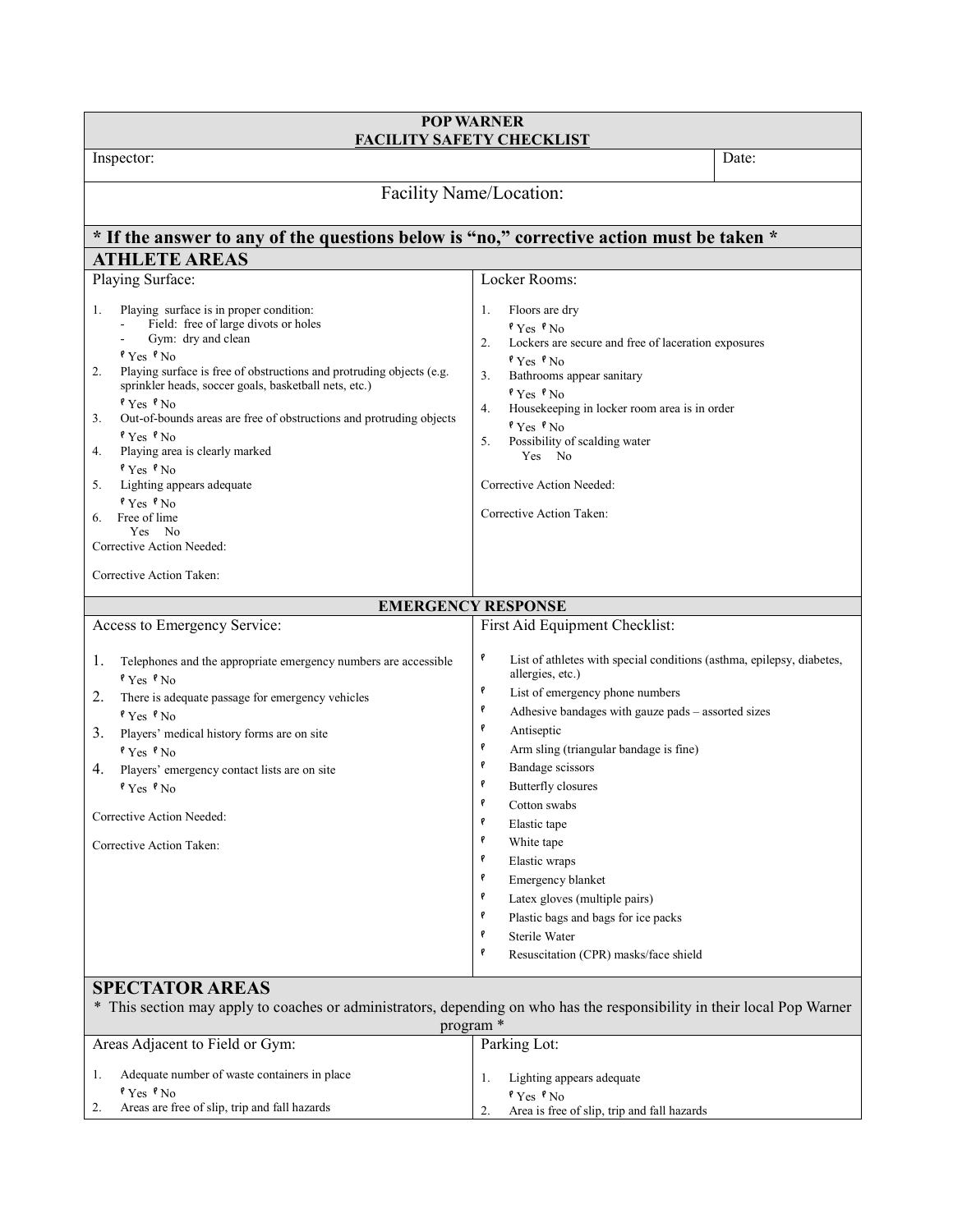| Water fountain areas are free of puddles, algae build up and/or mud<br>3.<br>PYes PNo<br>Barriers to protect spectators are adequate and in good condition<br>4.<br>PYes PNo<br>Corrective Action Needed:<br>Corrective Action Taken:                                                                                                                                                                                                                                                                                                                                                                                                                                                                                     | $P$ Yes $P$ No $P$ N/A<br>Corrective Action Needed:<br>Corrective Action Taken:                                                                                                                                                                                                                                                                                                                                                                                                                                                               |
|---------------------------------------------------------------------------------------------------------------------------------------------------------------------------------------------------------------------------------------------------------------------------------------------------------------------------------------------------------------------------------------------------------------------------------------------------------------------------------------------------------------------------------------------------------------------------------------------------------------------------------------------------------------------------------------------------------------------------|-----------------------------------------------------------------------------------------------------------------------------------------------------------------------------------------------------------------------------------------------------------------------------------------------------------------------------------------------------------------------------------------------------------------------------------------------------------------------------------------------------------------------------------------------|
| Bleachers:                                                                                                                                                                                                                                                                                                                                                                                                                                                                                                                                                                                                                                                                                                                | Walkways, Steps, Stairs, Ramps:                                                                                                                                                                                                                                                                                                                                                                                                                                                                                                               |
| Footers are blocked appropriately and do not move.<br>1.<br>PYes PNo<br>Vertical openings between guardrails, footboards and seatboards are<br>2.<br>less than four inches<br>PYes PNo<br>Metal bleachers are free of corrosion and/or damage<br>3.<br>PYes PNo<br>Wood bleachers are free of dry rot and/or damage<br>4.<br>PYes PNo<br>Transitional areas are clearly marked<br>5.<br>PYes PNo<br>Handrails, seats and supports are securely fastened<br>6.<br>$PY_{\text{es}} P_{\text{No}}$<br>Seats and handrails are free from splinters<br>7.<br>$PY_{\text{es}} P_{\text{No}}$<br>Bleachers appear sturdy enough for anticipated loads<br>8.<br>PYes PNo<br>Corrective Action Needed:<br>Corrective Action Taken: | 1.<br>Walking areas are free of slip, trip and fall hazards<br>PYes PNo<br>2.<br>Transitional areas are clearly marked<br>$PY_{\text{es}} P_{\text{No}}$<br>3.<br>Lighting appears adequate<br>PYes PNo<br>4.<br>Handrails are securely fastened<br>PYes PNo<br>5.<br>Areas are free of trash, debris and other obstructions<br>PYes PNo<br>Sufficient trash containers are provided<br>6.<br>PYes PNo<br>Entrance/exit areas are accessible<br>7.<br>$PY_{\text{es}} P_{\text{No}}$<br>Corrective Action Needed:<br>Corrective Action Taken: |